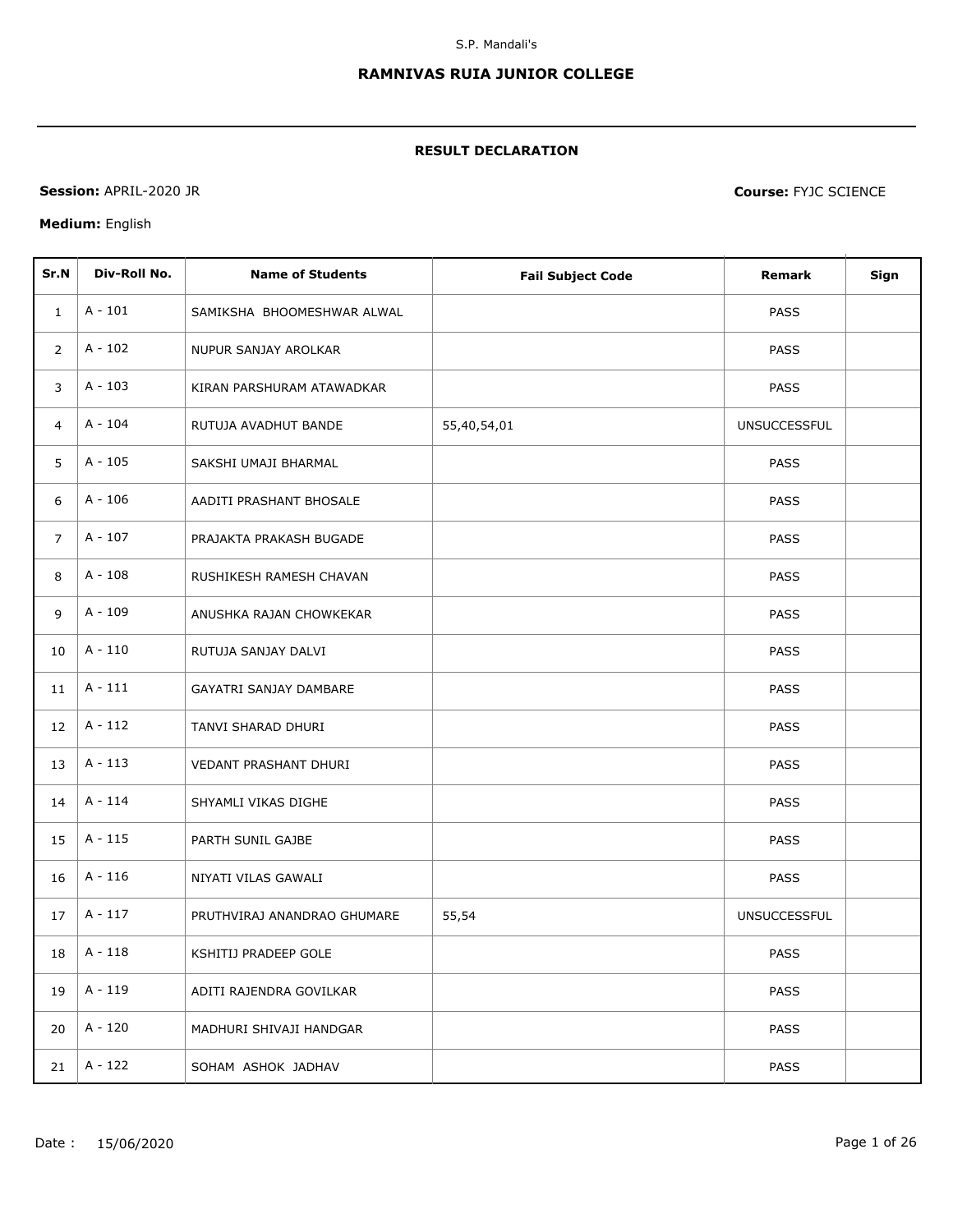| Sr.N | Div-Roll No. | <b>Name of Students</b>    | <b>Fail Subject Code</b> | Remark              | Sign |
|------|--------------|----------------------------|--------------------------|---------------------|------|
| 22   | $A - 123$    | ABHIJEET RAMCHANDRA JADHAV | 55,56,40,54              | <b>UNSUCCESSFUL</b> |      |
| 23   | A - 124      | AKANKSHA DIPAK JADHAV      |                          | PASS                |      |
| 24   | A - 125      | SAMIKSHYA SANDEEP JADHAV   |                          | PASS                |      |
| 25   | A - 126      | SOHAM HARISHANKAR JADHAV   |                          | PASS                |      |
| 26   | A - 127      | VARADRAJ SHARAD JADHAV     | 55,56,40,54,01           | <b>UNSUCCESSFUL</b> |      |
| 27   | A - 128      | VARDA PRASHANT JADHAV      |                          | <b>PASS</b>         |      |
| 28   | A - 129      | NISHTHA KONDIBA JAGTAP     |                          | <b>PASS</b>         |      |
| 29   | A - 130      | VIJAYAMALA KRISHNA KAMBLE  |                          | PASS                |      |
| 30   | $A - 131$    | ADITI UTTAM KANADE         |                          | PASS                |      |
| 31   | A - 132      | SAMRUDDHI SATISH KANSARE   |                          | PASS                |      |
| 32   | A - 134      | ANIRUDDHA UMESH AMBIKE     | 55,56,40,54,02,01        | <b>UNSUCCESSFUL</b> |      |
| 33   | A - 135      | TANISHA DILIP KESARKAR     |                          | <b>PASS</b>         |      |
| 34   | A - 136      | SANIKA SHAILESH KHAPRE     |                          | <b>PASS</b>         |      |
| 35   | A - 137      | PRAJWAL RAVINDRA KHARE     |                          | PASS                |      |
| 36   | A - 139      | PRIYANKA VISHWAS KOLEKAR   |                          | PASS                |      |
| 37   | A - 140      | SURAJ DHANAJI KOLEKAR      |                          | PASS                |      |
| 38   | $A - 141$    | SANIKA SANTOSH KOTAWADEKAR |                          | PASS                |      |
| 39   | $A - 142$    | SAMRADNI SANJAY LAD        |                          | PASS                |      |
| 40   | A - 143      | BUDDHI VINAYAK MANJAREKAR  |                          | <b>PASS</b>         |      |
| 41   | A - 144      | SAKSHI SANTOSH MESTRY      |                          | <b>PASS</b>         |      |
| 42   | A - 145      | ABHIJEET RAJARAM MISAL     |                          | <b>PASS</b>         |      |
| 43   | A - 146      | TANVI SANDEEP MORE         |                          | PASS                |      |
| 44   | A - 147      | SNEHA RAVINDRA NAIK        |                          | <b>PASS</b>         |      |
| 45   | A - 148      | ATHASHREE BHARAT NAR       |                          | PASS                |      |
| 46   | A - 149      | LAVANYA RAJESH NAVALE      |                          | <b>PASS</b>         |      |
| 47   | A - 150      | BHAWARTH UDAY PADWAL       |                          | <b>PASS</b>         |      |
| 48   | A - 152      | RUTIKA AMBADAS PALVE       |                          | PASS                |      |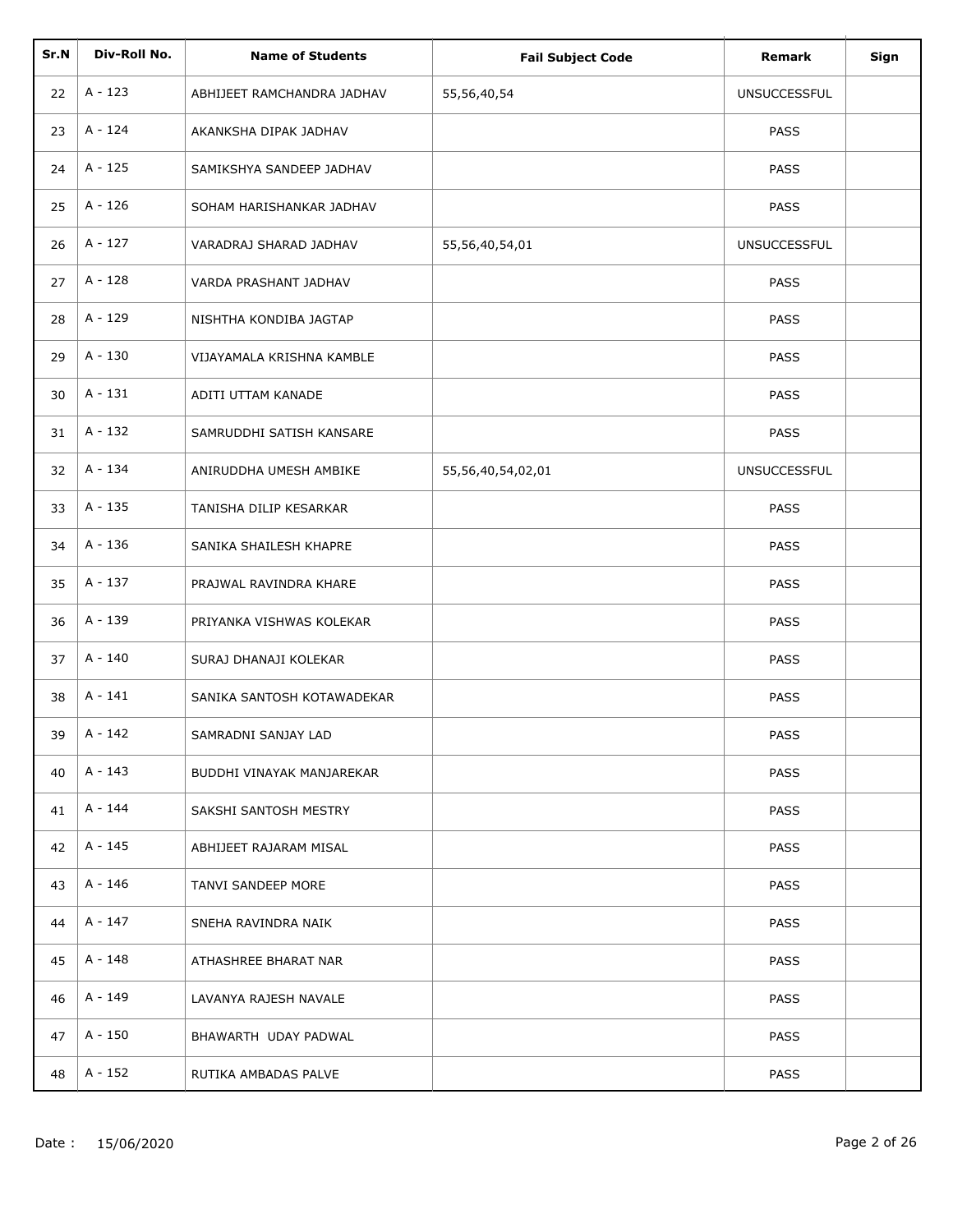| Sr.N | Div-Roll No. | <b>Name of Students</b>       | <b>Fail Subject Code</b> | Remark              | Sign |
|------|--------------|-------------------------------|--------------------------|---------------------|------|
| 49   | A - 153      | CHINMAY AJIT PATADE           |                          | <b>PASS</b>         |      |
| 50   | A - 154      | ADITYA SANTOSH PATAYANE       |                          | <b>PASS</b>         |      |
| 51   | A - 155      | SHUBHAM ASHOK PATIL           |                          | <b>PASS</b>         |      |
| 52   | A - 156      | CHARUDATTA VIJAY PAWAR        |                          | <b>PASS</b>         |      |
| 53   | A - 157      | KIRAN SUNIL PAWAR             |                          | <b>PASS</b>         |      |
| 54   | A - 158      | PURVA VIJAY PEDNEKAR          |                          | <b>PASS</b>         |      |
| 55   | A - 159      | AVISHKAR BHIMA POL            |                          | <b>PASS</b>         |      |
| 56   | $A - 160$    | DHANSHRI VIJAY POL            |                          | PASS                |      |
| 57   | $A - 161$    | HARSHITA PANKAJ RATHOD        |                          | <b>PASS</b>         |      |
| 58   | $A - 162$    | CHETAN NILESH SABLE           |                          | PASS                |      |
| 59   | $A - 163$    | SOHAM DATTARAM SAINDRE        |                          | <b>PASS</b>         |      |
| 60   | A - 164      | SIHHANU SANDEEP SATPUTE       |                          | <b>PASS</b>         |      |
| 61   | A - 165      | ANUJA RAJESH SAWANT           |                          | <b>PASS</b>         |      |
| 62   | A - 166      | GAYATRI SANTOSH SAWANT        |                          | PASS                |      |
| 63   | A - 167      | SAMPADA ARUN SHETYE           |                          | PASS                |      |
| 64   | $A - 168$    | SAMIKSHA SHYAM SHEWALE        |                          | PASS                |      |
| 65   | $A - 169$    | AVANEESH PRADEEP SHINDE       |                          | <b>PASS</b>         |      |
| 66   | A - 170      | DEEPAK KIRAN SHINDE           |                          | PASS                |      |
| 67   | $A - 171$    | GAYATRI SAMPAT SHIVJATAK      |                          | <b>PASS</b>         |      |
| 68   | A - 172      | SANIKA VIVEK TAJANE           |                          | <b>PASS</b>         |      |
| 69   | A - 173      | ADITYA SURESH TEJANKAR        |                          | <b>PASS</b>         |      |
| 70   | A - 174      | ATHARV MADHUKAR VAJANTRI      | 55,56,54,02              | <b>UNSUCCESSFUL</b> |      |
| 71   | A - 175      | VIGHNESH SUNIL VAVHAL         |                          | <b>PASS</b>         |      |
| 72   | A - 176      | PRADNYA CHANDRASEKHAR VHATKAR |                          | <b>PASS</b>         |      |
| 73   | A - 177      | AMISHA PRADEEP VINDE          |                          | <b>PASS</b>         |      |
| 74   | A - 178      | YUKTA SURESH WALANJU          |                          | <b>PASS</b>         |      |
| 75   | A - 179      | ARYAN PRATAP WANGDE           |                          | <b>PASS</b>         |      |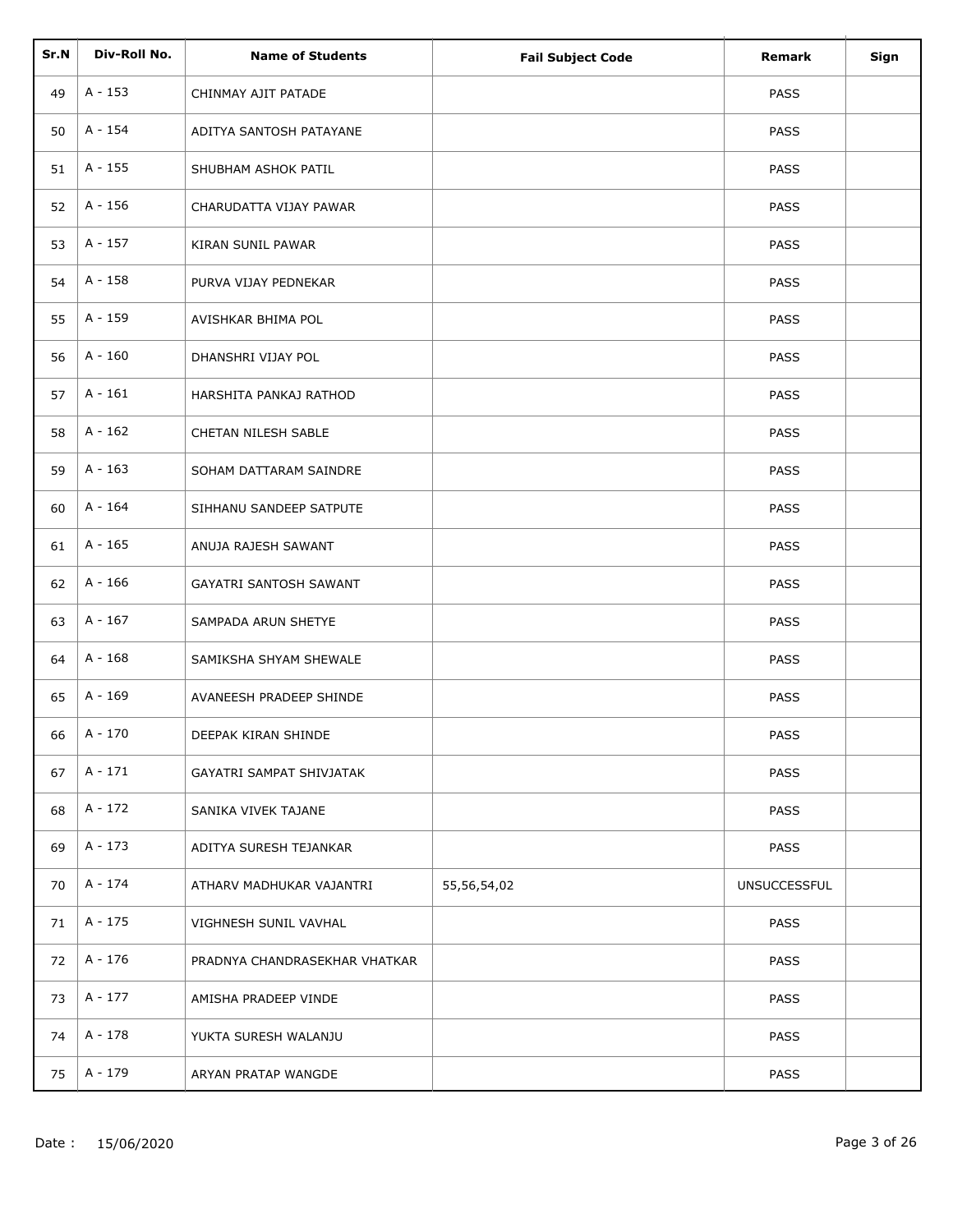| Sr.N | Div-Roll No. |                             |                          |             |      |
|------|--------------|-----------------------------|--------------------------|-------------|------|
|      |              | <b>Name of Students</b>     | <b>Fail Subject Code</b> | Remark      | Sign |
| 76   | A - 180      | GAJRAJSING TIRSING GIRASE   |                          | <b>PASS</b> |      |
| 77   | $B - 201$    | SAKSHI BHARAT ADE           |                          | <b>PASS</b> |      |
| 78   | $B - 202$    | PURVA VINAY ADHYAPAK        |                          | <b>PASS</b> |      |
| 79   | $B - 203$    | ISHA ANIL AGARE             |                          | <b>PASS</b> |      |
| 80   | $B - 204$    | SANIKA SHIRISH ANANDE       |                          | <b>PASS</b> |      |
| 81   | $B - 205$    | HARSH GIRISH ANERAO         |                          | <b>PASS</b> |      |
| 82   | $B - 206$    | VAISHNAVI SANJAY AREKAR     |                          | <b>PASS</b> |      |
| 83   | $B - 207$    | ABHIJIT TANAJI AVHAD        |                          | <b>PASS</b> |      |
| 84   | $B - 208$    | SHRAVANI SACHIN BAGWE       |                          | PASS        |      |
| 85   | $B - 209$    | KHUSHI BIPIN BHADRA         |                          | PASS        |      |
| 86   | $B - 210$    | VINIT VIJAY BHANDARE        |                          | <b>PASS</b> |      |
| 87   | $B - 211$    | SIDDHIKA WAMAN BHOIR        |                          | <b>PASS</b> |      |
| 88   | $B - 212$    | BHAGYASHREE ANIL BHOSALE    |                          | <b>PASS</b> |      |
| 89   | $B - 213$    | DIKSHA RAJESH CHANDIVADE    |                          | PASS        |      |
| 90   | $B - 214$    | ANUSHKA KIRAN CHAVAN        |                          | PASS        |      |
| 91   | $B - 215$    | SANKET DEELIP CHAVHAN       |                          | PASS        |      |
| 92   | $B - 216$    | GOVIND JITENDRA CHUDASAMA   |                          | <b>PASS</b> |      |
| 93   | $B - 217$    | POOJA BAJIRAO DHADAM        |                          | PASS        |      |
| 94   | $B - 218$    | ANUSHKA AMOL DHOLE          |                          | <b>PASS</b> |      |
| 95   | B - 219      | BHAKTI PRAMOD DICHWALKAR    |                          | <b>PASS</b> |      |
| 96   | $B - 220$    | JAY DHULAPPA DOMBALE        |                          | <b>PASS</b> |      |
| 97   | B - 221      | SHRADDHA DILIP GADE         |                          | <b>PASS</b> |      |
| 98   | $B - 222$    | VEDANTI SURESH GAIKWAD      |                          | <b>PASS</b> |      |
| 99   | $B - 223$    | KANAK SHAILENDRA GHADI      |                          | <b>PASS</b> |      |
| 100  | $B - 224$    | SAANVI SANTOSH GHADIGAONKAR |                          | <b>PASS</b> |      |
| 101  | $B - 225$    | DEVASHREE SAMIR GOLE        |                          | <b>PASS</b> |      |
| 102  | $B - 226$    | PRIYAL DURGESH GOR          |                          | PASS        |      |
|      |              |                             |                          |             |      |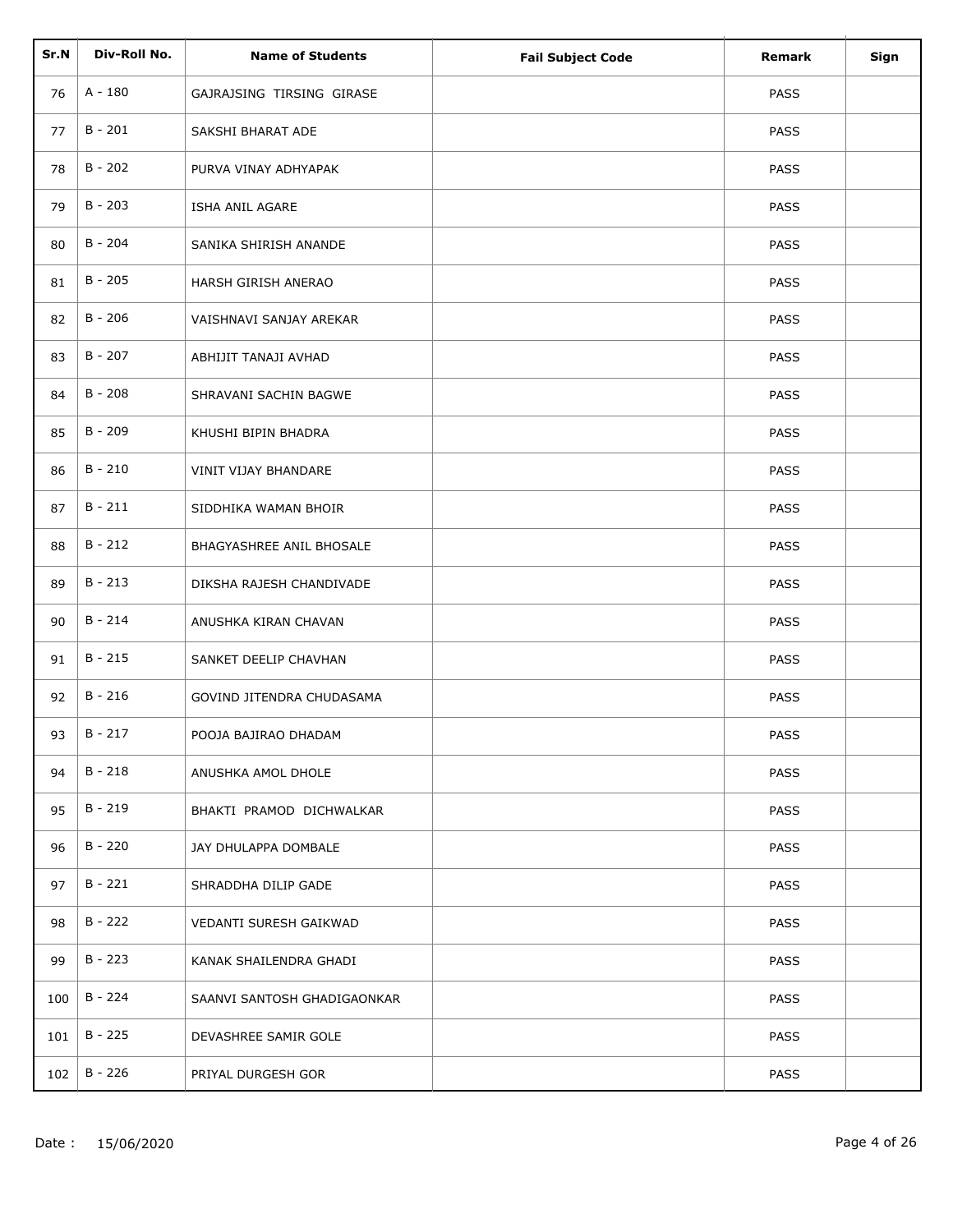| Sr.N | Div-Roll No. | <b>Name of Students</b>        |                          | Remark      | Sign |
|------|--------------|--------------------------------|--------------------------|-------------|------|
|      |              |                                | <b>Fail Subject Code</b> |             |      |
| 103  | $B - 227$    | ROSHAN RAMESH HATPALE          |                          | <b>PASS</b> |      |
| 104  | $B - 228$    | RISHIKA RAMAKANT JADHAV        |                          | <b>PASS</b> |      |
| 105  | $B - 229$    | CHAITRALI VIVEKANAND JAITAPKAR |                          | <b>PASS</b> |      |
| 106  | $B - 230$    | CHINMAI VIVEKANAND JAITAPKAR   |                          | PASS        |      |
| 107  | $B - 231$    | VAISHNAVI VASANT JANKAR        |                          | <b>PASS</b> |      |
| 108  | $B - 232$    | SAMRUDDHI DATTARAM KADAM       |                          | <b>PASS</b> |      |
| 109  | $B - 233$    | PRATIKSHA CHANDRAKANT KALASE   |                          | PASS        |      |
| 110  | B - 234      | VAISHALI RAJENDRA KARMALKAR    |                          | PASS        |      |
| 111  | $B - 235$    | YOGITA RANJIT KAWLE            |                          | PASS        |      |
| 112  | B - 236      | PRIYAL SACHIN KOKATE           |                          | PASS        |      |
| 113  | B - 237      | RAJESH SAMBHAJI KOLEKAR        |                          | <b>PASS</b> |      |
| 114  | $B - 238$    | MANSI VIRAJ KOTHARI            |                          | PASS        |      |
| 115  | B - 239      | JAHANAVI AJIT KOTIAN           |                          | PASS        |      |
| 116  | $B - 240$    | TEJASWINI MADHAV KUDVA         |                          | PASS        |      |
| 117  | $B - 241$    | AARYA MILIND MANE              |                          | PASS        |      |
| 118  | $B - 242$    | MANISH SANJAY MHATRE           |                          | PASS        |      |
| 119  | $B - 243$    | SANIKA VIKAS MOJAR             |                          | PASS        |      |
| 120  | $B - 244$    | SIDDHA VIVEK NADKARNI          |                          | PASS        |      |
| 121  | $B - 245$    | SHRUTI SHAMBHU NAIK            |                          | <b>PASS</b> |      |
| 122  | B - 246      | ARYA DINESH NAIR               |                          | <b>PASS</b> |      |
| 123  | $B - 247$    | UDAY SANJAY PARKAR             |                          | <b>PASS</b> |      |
| 124  | B - 249      | ISHA SHAILENDRA PATADE         |                          | <b>PASS</b> |      |
| 125  | $B - 250$    | NISHI JAYESH PATEL             |                          | PASS        |      |
| 126  | B - 251      | AMEY SANJAY PATHARE            |                          | <b>PASS</b> |      |
| 127  | $B - 252$    | DIVYA SUNIL PATIL              |                          | <b>PASS</b> |      |
| 128  | B - 253      | HARSHIKA UMESH PATIL           |                          | <b>PASS</b> |      |
| 129  | B - 254      | MAYURI SWAPNIL PATIL           |                          | PASS        |      |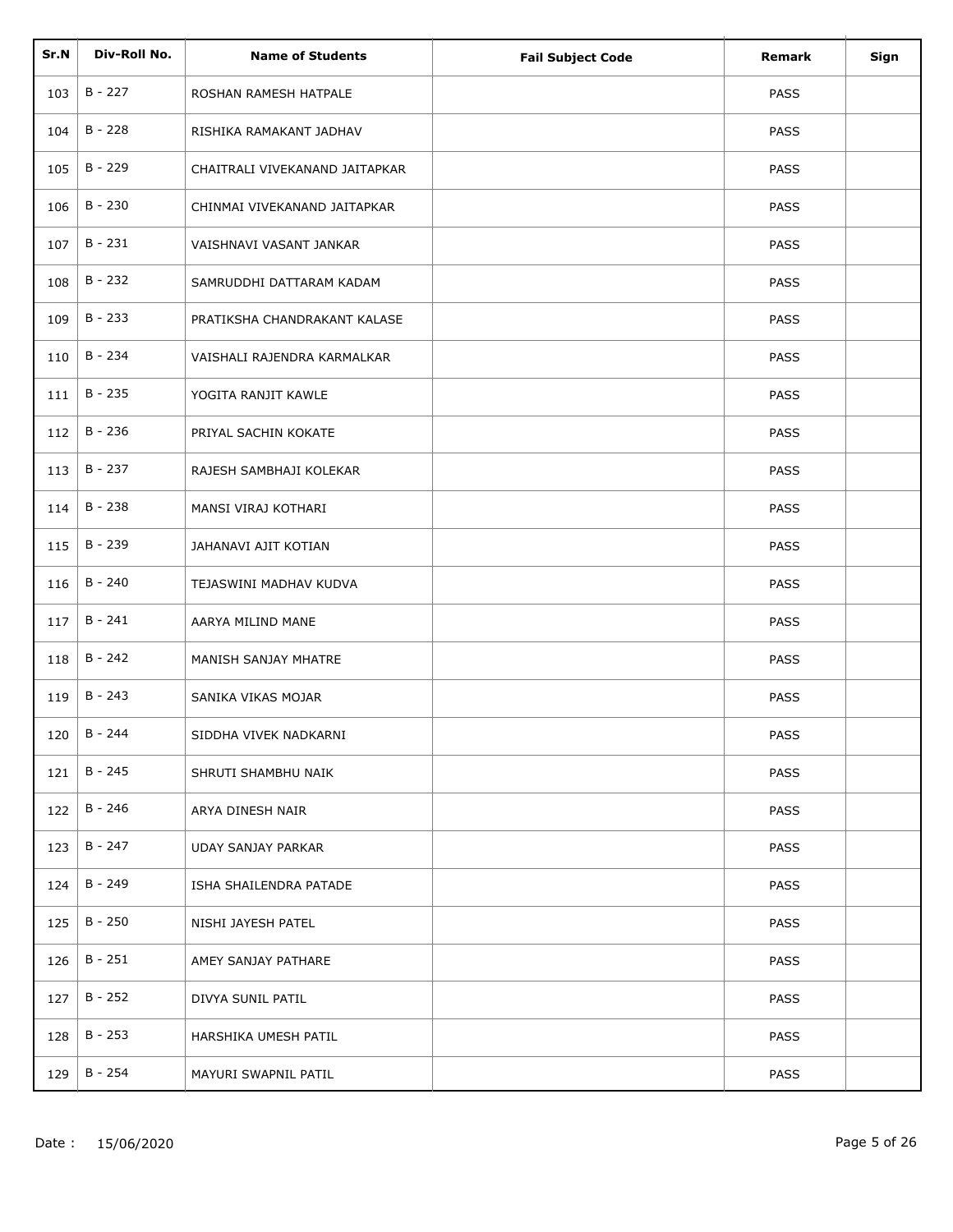| Sr.N | Div-Roll No. | <b>Name of Students</b>     | <b>Fail Subject Code</b> | Remark              | Sign |
|------|--------------|-----------------------------|--------------------------|---------------------|------|
| 130  | $B - 255$    | VIDYA SHANKAR PATIL         |                          | PASS                |      |
| 131  | B - 256      | MANSI SHANKAR PAWAR         | 55,56,54,01              | <b>UNSUCCESSFUL</b> |      |
| 132  | $B - 257$    | SUMEDHA ASHOK PAWAR         |                          | PASS                |      |
| 133  | $B - 258$    | PRACHI RAJENDRA PETKAR      |                          | PASS                |      |
| 134  | B - 259      | <b>VEDA SUNIL POWAR</b>     |                          | <b>PASS</b>         |      |
| 135  | $B - 260$    | HIMANSHI DILIPKUMAR RAI     |                          | <b>PASS</b>         |      |
| 136  | $B - 261$    | ADITI PRAKASH RANE          |                          | <b>PASS</b>         |      |
| 137  | $B - 262$    | SOHAM BABASO RAVAN          |                          | PASS                |      |
| 138  | $B - 263$    | SHRUTI BHALCHANDRA SAKPAL   |                          | PASS                |      |
| 139  | $B - 264$    | PUSHKAR SHRIKANT SANE       |                          | PASS                |      |
| 140  | $B - 265$    | NIRANJAN JOTIRAM SATHE      |                          | <b>PASS</b>         |      |
| 141  | $B - 266$    | RUBINA MUKHTAR AHMED SHAIKH |                          | PASS                |      |
| 142  | $B - 267$    | SAJID BABUMIYA SHAIKH       |                          | <b>PASS</b>         |      |
| 143  | $B - 268$    | SAURABH SAHADEV SHEDGE      |                          | PASS                |      |
| 144  | $B - 269$    | PRATHAMESH LAXMAN SHENDGE   |                          | PASS                |      |
| 145  | $B - 270$    | SHRADDHA NARAYAN SHENDGE    |                          | PASS                |      |
| 146  | $B - 271$    | PRITI DATTATRAYA SHINDE     |                          | PASS                |      |
| 147  | $B - 272$    | SUMITA AVINASH SHINDE       |                          | PASS                |      |
| 148  | $B - 273$    | KHUSHI SHAILESH SINGH       |                          | <b>PASS</b>         |      |
| 149  | B - 274      | RUDRAPRATAP PRADEEP SINGH   |                          | <b>PASS</b>         |      |
| 150  | $B - 275$    | SHREYA DILIPKUMAR SINGH     |                          | <b>PASS</b>         |      |
| 151  | B - 276      | KUNAL SUBHASH SONAVANE      |                          | <b>PASS</b>         |      |
| 152  | B - 277      | RENUKA ANIL SONAWANE        |                          | <b>PASS</b>         |      |
| 153  | B - 278      | NIDHI VIJAY UTEKAR          |                          | <b>PASS</b>         |      |
| 154  | B - 279      | SAMIKSHA SANDEEP ZOKANDE    |                          | <b>PASS</b>         |      |
| 155  | $C - 301$    | BOSE AARYAN                 |                          | <b>PASS</b>         |      |
| 156  | $C - 302$    | SHRUTI SHREEKANT ADHAV      |                          | PASS                |      |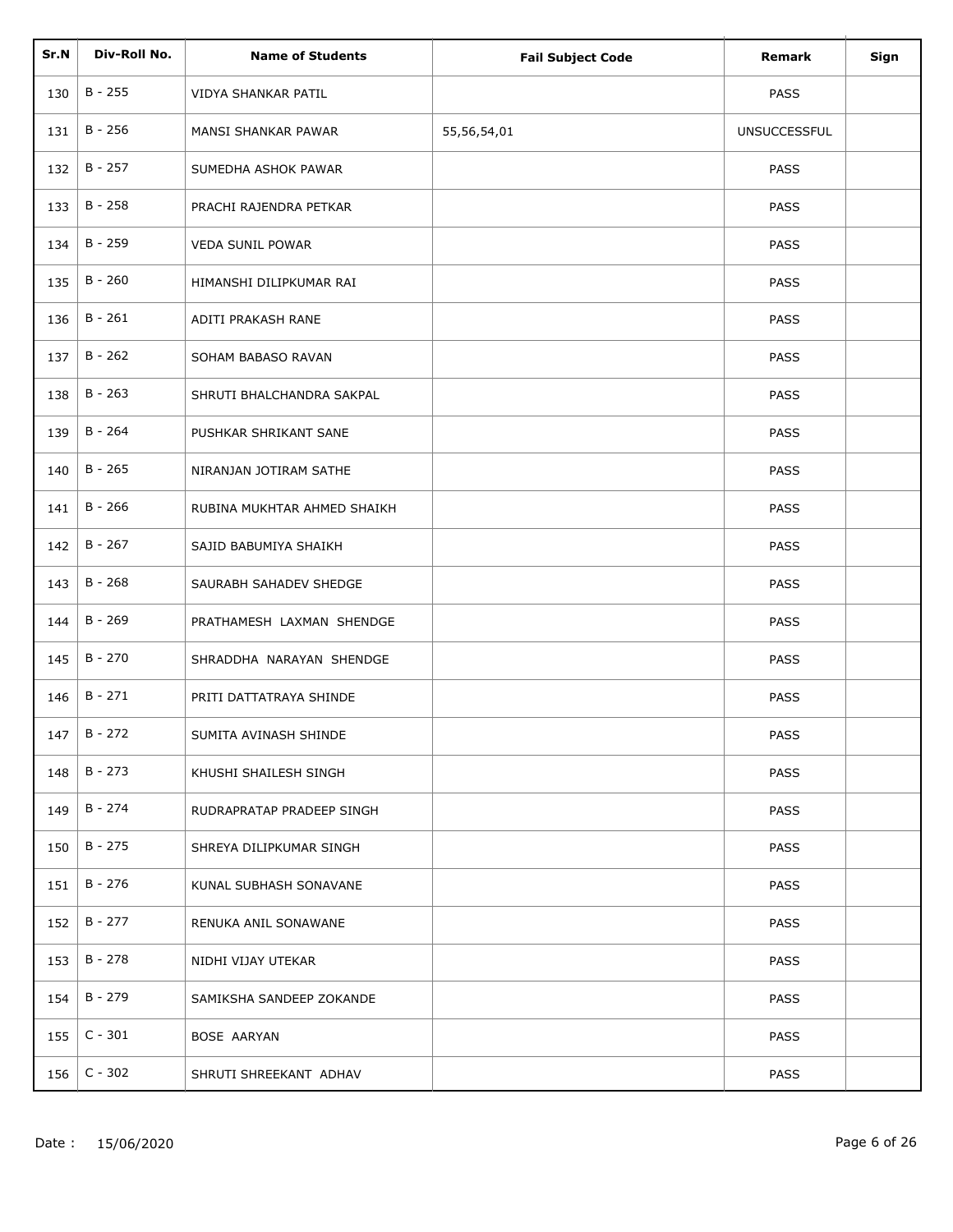| Sr.N | Div-Roll No. | <b>Name of Students</b>               | <b>Fail Subject Code</b> | Remark              | Sign |
|------|--------------|---------------------------------------|--------------------------|---------------------|------|
| 157  | $C - 303$    | HARSH NILESH AHIR                     |                          | <b>PASS</b>         |      |
| 158  | $C - 304$    | ARNAV KEDAR ANAOKAR                   |                          | <b>PASS</b>         |      |
| 159  | $C - 305$    | MOHD ABUZAID MOHD RAFIQUE<br>ANSARI   |                          | <b>PASS</b>         |      |
| 160  | $C - 306$    | MALLIKA ANAND ARUTLA                  |                          | <b>PASS</b>         |      |
| 161  | $C - 307$    | PADMAJA PRADIPKUMAR BADADE            |                          | <b>PASS</b>         |      |
| 162  | $C - 308$    | JANAVI PRAKASH BANGARA                |                          | <b>PASS</b>         |      |
| 163  | $C - 309$    | PRAJWAL ANIL BANKAR                   |                          | <b>PASS</b>         |      |
| 164  | $C - 310$    | PRANAV RAJENDRA BELOTE                |                          | <b>PASS</b>         |      |
| 165  | $C - 311$    | ADITI MUKESH BORA                     |                          | <b>PASS</b>         |      |
| 166  | $C - 312$    | SIYA SAKHARAM CHALKE                  |                          | <b>PASS</b>         |      |
| 167  | $C - 313$    | AJAY KUMAR RAMSAJEEVAN<br>CHAUDHARY   |                          | <b>PASS</b>         |      |
| 168  | $C - 314$    | SAKSHI KASTURILAL CHAURASIYA          |                          | <b>PASS</b>         |      |
| 169  | $C - 315$    | PIYUSH SUDHAKAR CHAVAN                | 55,40,54,01              | <b>UNSUCCESSFUL</b> |      |
| 170  | $C - 316$    | ADVAIT SANJAY CHEBBI                  |                          | <b>PASS</b>         |      |
| 171  | $C - 317$    | AMOGH ASHOK CHETTY                    |                          | <b>PASS</b>         |      |
| 172  | $C - 318$    | AMALKRISHNA DIVAKARAN<br>CHOZHIYATTIL |                          | <b>PASS</b>         |      |
| 173  | $C - 319$    | MANSI DAJI GAWADE                     |                          | <b>PASS</b>         |      |
| 174  | $C - 320$    | TISHA SHITALKUMAR GORAWALA            |                          | <b>PASS</b>         |      |
| 175  | $C - 321$    | NIRMITA MAHESHKUMAR GULABANI          |                          | <b>PASS</b>         |      |
| 176  | $C - 322$    | SHREYA RAJENDRAKUMAR GUPTA            |                          | <b>PASS</b>         |      |
| 177  | $C - 324$    | TITTHI MANISH HARSH                   |                          | <b>PASS</b>         |      |
| 178  | $C - 325$    | TANVI VIKAS HIRE                      |                          | <b>PASS</b>         |      |
| 179  | $C - 326$    | VAIBHAVI MALLINATH INGALE             |                          | <b>PASS</b>         |      |
| 180  | $C - 327$    | AKANKSHA SHANKAR JADHAV               |                          | PASS                |      |
| 181  | $C - 328$    | KARNN PRASANT JADHAV                  |                          | <b>PASS</b>         |      |
| 182  | $C - 329$    | RITESH SUNIL JADHAV                   |                          | <b>PASS</b>         |      |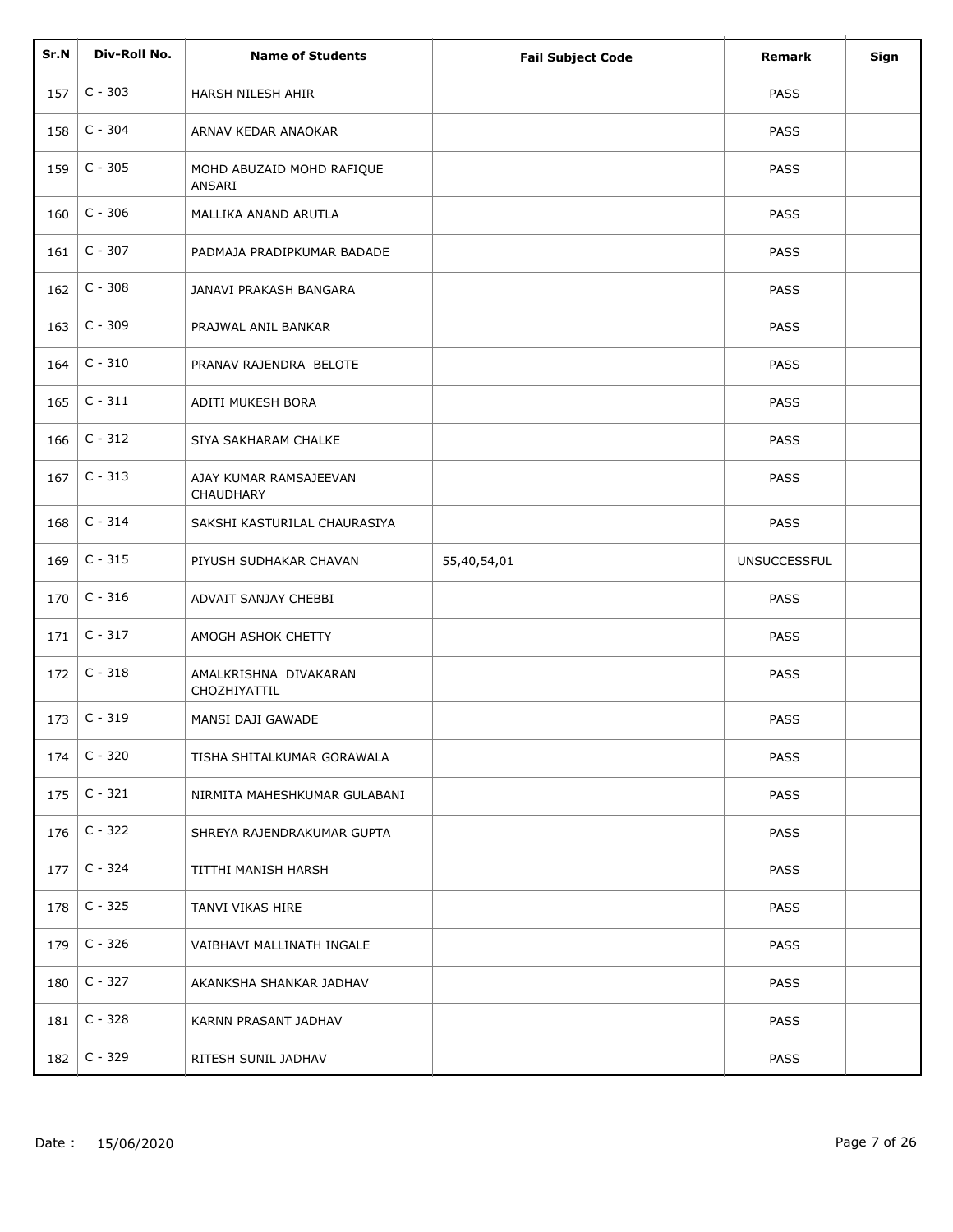| Sr.N | Div-Roll No. | <b>Name of Students</b>                 | <b>Fail Subject Code</b> | Remark              | Sign |
|------|--------------|-----------------------------------------|--------------------------|---------------------|------|
| 183  | $C - 330$    | SANKET VIJAY JADHAV                     |                          | <b>PASS</b>         |      |
| 184  | $C - 331$    | SIDDHI BALKRISHNA JADHAV                |                          | <b>PASS</b>         |      |
| 185  | $C - 332$    | KRISHA JITENDRA JAIN                    |                          | <b>PASS</b>         |      |
| 186  | $C - 333$    | PIYUSH KUMAR GAJENDRA JAIN              |                          | <b>PASS</b>         |      |
| 187  | $C - 334$    | KAIVALYAPRASAD RAMESH JENA              |                          | <b>PASS</b>         |      |
| 188  | $C - 335$    | MEGHA SUNIL KALE                        |                          | <b>PASS</b>         |      |
| 189  | $C - 336$    | SABRIN SALIM KALU                       |                          | <b>PASS</b>         |      |
| 190  | $C - 337$    | YASH DEEPAK KAMBLE                      |                          | <b>PASS</b>         |      |
| 191  | $C - 338$    | NANDINI HARISH KARKERA                  |                          | <b>PASS</b>         |      |
| 192  | $C - 339$    | SANNIDHI NILESH KOSAMBI                 |                          | <b>PASS</b>         |      |
| 193  | $C - 340$    | YASHIKA VIJAY MAKWANA                   |                          | <b>PASS</b>         |      |
| 194  | $C - 341$    | SAMRUDDHI NILESH MEHTA                  |                          | <b>PASS</b>         |      |
| 195  | $C - 342$    | VAISHNAVI JALINDAR MHARGUDE             |                          | <b>PASS</b>         |      |
| 196  | $C - 343$    | DARSHAN CHANABASAPPA<br><b>MUTGEKAR</b> |                          | <b>PASS</b>         |      |
| 197  | $C - 344$    | BEULA RAJA PUSHPA NADAR                 |                          | <b>PASS</b>         |      |
| 198  | $C - 345$    | YASHINI SAMUTHIRAPANDI NAINAR           |                          | <b>PASS</b>         |      |
| 199  | $C - 346$    | YASH VILAS NIKAM                        |                          | PASS                |      |
| 200  | $C - 347$    | SIDDHESH VISHNU ORASKAR                 |                          | PASS                |      |
| 201  | $C - 348$    | SHRUTI SACHIDANAND PANDEY               |                          | PASS                |      |
| 202  | $C - 349$    | ALMEERA SALIM PATEL                     |                          | PASS                |      |
| 203  | $C - 350$    | ADITI KISHOR PATIL                      |                          | <b>PASS</b>         |      |
| 204  | $C - 351$    | JAGRUTI LAXAMN PAWAR                    | 55,56,40,54,01           | <b>UNSUCCESSFUL</b> |      |
| 205  | $C - 352$    | RAJ SANDIP RAJPUT                       |                          | PASS                |      |
| 206  | $C - 353$    | MEGHANA BHAGWAN SALVE                   |                          | PASS                |      |
| 207  | $C - 354$    | DIVYESH PRAMOD SAPKAL                   |                          | <b>PASS</b>         |      |
| 208  | $C - 355$    | ASHISH BALU SARGAR                      |                          | PASS                |      |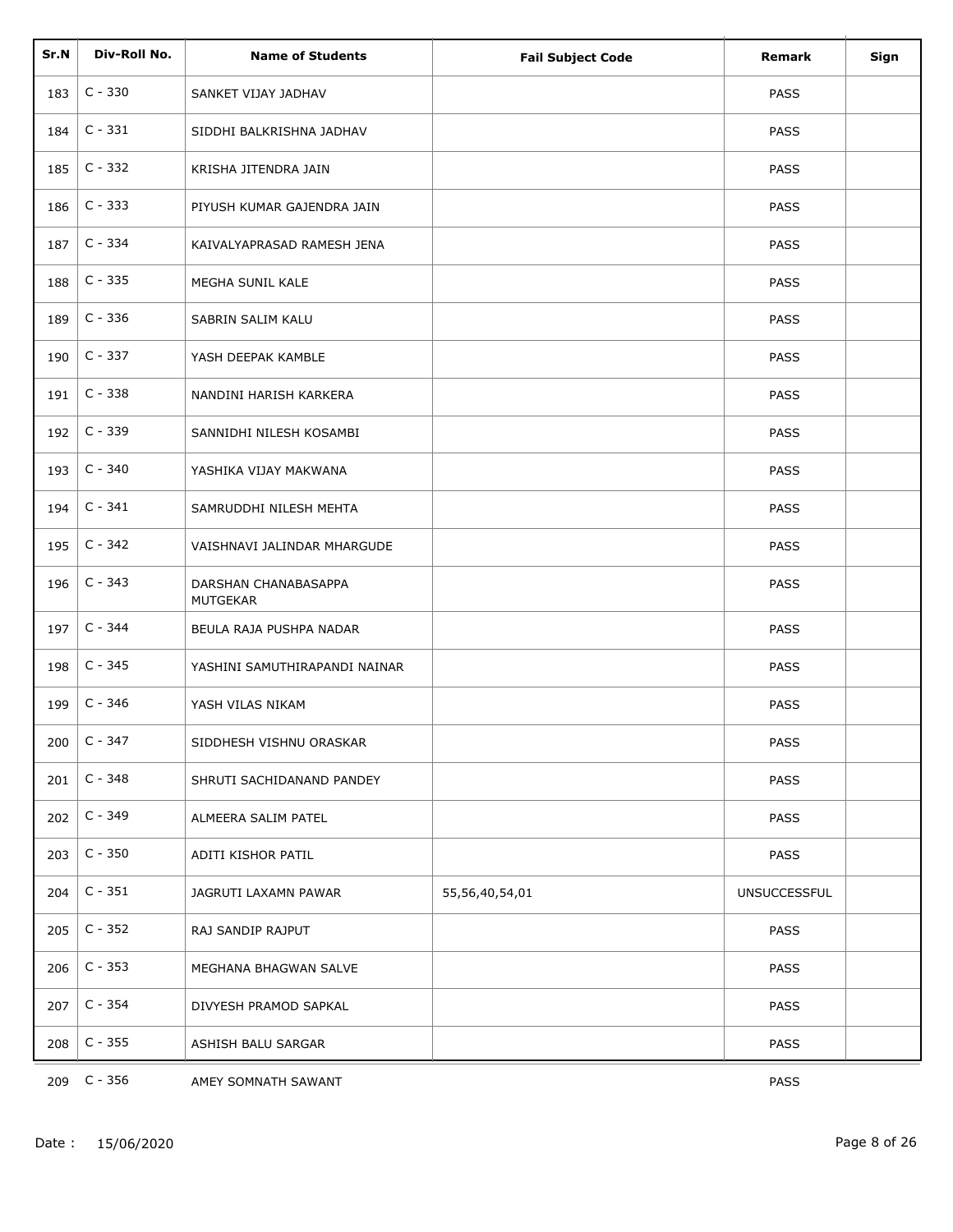| Sr.N | Div-Roll No. | <b>Name of Students</b>          | <b>Fail Subject Code</b> | <b>Remark</b>       | Sign |
|------|--------------|----------------------------------|--------------------------|---------------------|------|
|      |              |                                  |                          |                     |      |
| 210  | $C - 357$    | RONAK SANJAY SAWLEKAR            |                          | <b>PASS</b>         |      |
| 211  | $C - 358$    | <b>HIRAL ABHAY SHAH</b>          |                          | PASS                |      |
| 212  | $C - 359$    | FALAKNAAZ IRFAN SHAIKH           |                          | <b>PASS</b>         |      |
| 213  | $C - 360$    | ATHARV ARYAMAN MANOJ SHARMA      |                          | <b>PASS</b>         |      |
| 214  | $C - 361$    | TITHI HRISHIKESH SHERLEKAR       |                          | <b>PASS</b>         |      |
| 215  | $C - 362$    | NIVEDITA SANTOSH SHINDE          |                          | <b>PASS</b>         |      |
| 216  | $C - 363$    | SIDDHESH BHAUSAHEB SHINDE        | 55,56,40,54              | <b>UNSUCCESSFUL</b> |      |
| 217  | $C - 364$    | APOORVA LAXMAN SONAWANE          |                          | <b>PASS</b>         |      |
| 218  | $C - 365$    | TANMAY DATTATRAYA SONAWANE       |                          | <b>PASS</b>         |      |
| 219  | $C - 366$    | PRANALI DILIP SUPEKAR            |                          | <b>PASS</b>         |      |
| 220  | $C - 367$    | TAANYA VIJAY TALREJA             |                          | <b>PASS</b>         |      |
| 221  | $C - 368$    | JANHAVI YATIN TANAVDE            |                          | <b>PASS</b>         |      |
| 222  | $C - 369$    | NIDHI SANTOSH THAKUR             |                          | <b>PASS</b>         |      |
| 223  | $C - 370$    | SHREYA AVINASH UGALE             |                          | PASS                |      |
| 224  | $C - 371$    | SHARVARI SHEKHAR VICHARE         |                          | <b>PASS</b>         |      |
| 225  | $C - 372$    | HETANSH SUNIL VISARIA            |                          | <b>PASS</b>         |      |
| 226  | $C - 373$    | SAMBHAV SURAJPRAKASH<br>WAGHMARE |                          | <b>PASS</b>         |      |
| 227  | $C - 374$    | SHREYASH VIJAY WAKCHAURE         |                          | PASS                |      |
| 228  | $C - 375$    | SARVESH SANDESH WASHINDKAR       |                          | PASS                |      |
| 229  | $C - 376$    | AMEY RAMNATH WORLIKAR            |                          | <b>PASS</b>         |      |
| 230  | $C - 377$    | ROSAN WILSON XAVIER ILANGO       |                          | <b>PASS</b>         |      |
| 231  | $C - 378$    | BEAUTY ANIL YADAV                |                          | <b>PASS</b>         |      |
| 232  | $C - 379$    | SAUMYA SURESH YADAV              |                          | <b>PASS</b>         |      |
| 233  | $C - 380$    | SHRIRAM DASHRATH YADAV           |                          | <b>PASS</b>         |      |
| 234  | $C - 381$    | SAMADHAN PRAKASH ZORE            |                          | <b>PASS</b>         |      |
| 235  | $C - 382$    | JANVI SHIVSAGAR SHUKLA           |                          | <b>PASS</b>         |      |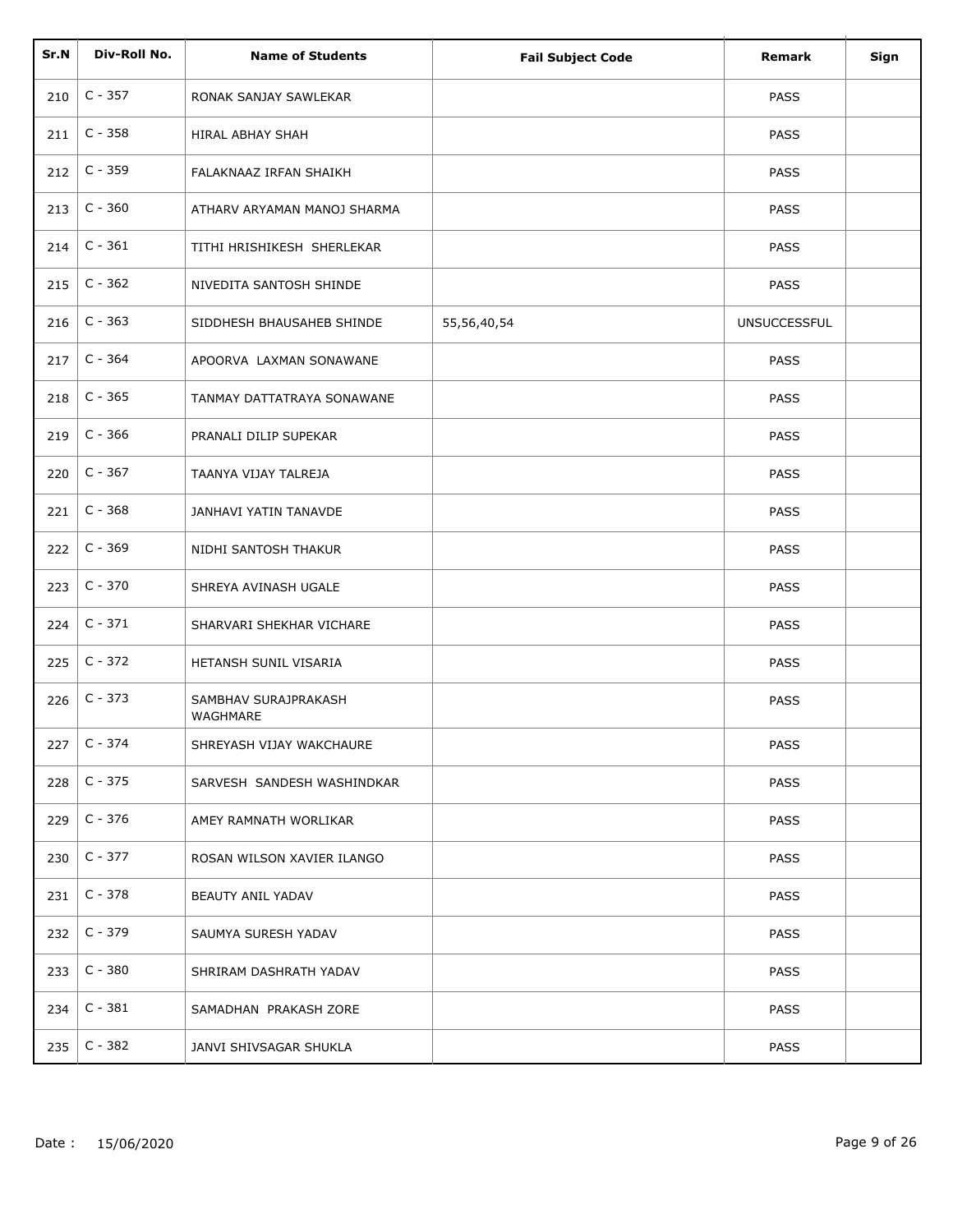| Sr.N | Div-Roll No. | <b>Name of Students</b>      | <b>Fail Subject Code</b> | Remark      | Sign |
|------|--------------|------------------------------|--------------------------|-------------|------|
| 236  | $C - 383$    | DEVIKA VIKAS DIKSHIT         |                          | <b>PASS</b> |      |
| 237  | $D - 401$    | ANKIT SANTOSH VALMIKI        |                          | <b>PASS</b> |      |
| 238  | $D - 402$    | CHAITRA KRISHNA DEVADIGA     |                          | <b>PASS</b> |      |
| 239  | $D - 403$    | GAURAV NARSINGHA PRUSTY      |                          | <b>PASS</b> |      |
| 240  | $D - 404$    | JUI VIJAY DIGHE              |                          | <b>PASS</b> |      |
| 241  | $D - 405$    | KARNIKA SUJIT SINGH          |                          | <b>PASS</b> |      |
| 242  | $D - 406$    | MANSI GAUTAM BHALERAO        |                          | <b>PASS</b> |      |
| 243  | $D - 407$    | KRISHNA MEGHA                |                          | <b>PASS</b> |      |
| 244  | $D - 408$    | NEEDA ARIF SAYYED            |                          | PASS        |      |
| 245  | $D - 409$    | PAVIKA KAMALNISH ARORA       |                          | PASS        |      |
| 246  | $D - 410$    | PIYUSH MILIND KAMBLE         |                          | <b>PASS</b> |      |
| 247  | $D - 411$    | PRAJWAL SANJAY KAMAT         |                          | <b>PASS</b> |      |
| 248  | $D - 412$    | PRATIK SHAILENDRA PASI       |                          | <b>PASS</b> |      |
| 249  | $D - 413$    | RUTUJA RAVINDRA KAMBLE       |                          | <b>PASS</b> |      |
| 250  | $D - 414$    | SAKSHI SANTOSH TIWARI        |                          | PASS        |      |
| 251  | $D - 415$    | SANAYA KAUR VINOD            |                          | PASS        |      |
| 252  | $D - 416$    | SANSKRITI VISHAL NAIK        |                          | <b>PASS</b> |      |
| 253  | $D - 417$    | SHARDUL KAUSTUBH GHAISAS     |                          | PASS        |      |
| 254  | $D - 418$    | SHASHANK SANKARSHAN UPADHYAY |                          | <b>PASS</b> |      |
| 255  | $D - 419$    | SHIFA ISLAM SHAIKH           |                          | PASS        |      |
| 256  | D - 420      | SHREYA RAJESH GOND           |                          | <b>PASS</b> |      |
| 257  | $D - 421$    | SHRUTEE DAMU NIDHAN          |                          | <b>PASS</b> |      |
| 258  | $D - 422$    | SIDDESH SUNIL SIDDESH SANAP  |                          | <b>PASS</b> |      |
| 259  | $D - 423$    | SIDDHI ANANDAM SHRIPATHI     |                          | <b>PASS</b> |      |
| 260  | $D - 424$    | SMRITI DINESH GIRI           |                          | <b>PASS</b> |      |
| 261  | $D - 425$    | SUJAY ASHISH BHEDA           |                          | <b>PASS</b> |      |
| 262  | D - 426      | SUYASH KAILAS BHATKAR        |                          | PASS        |      |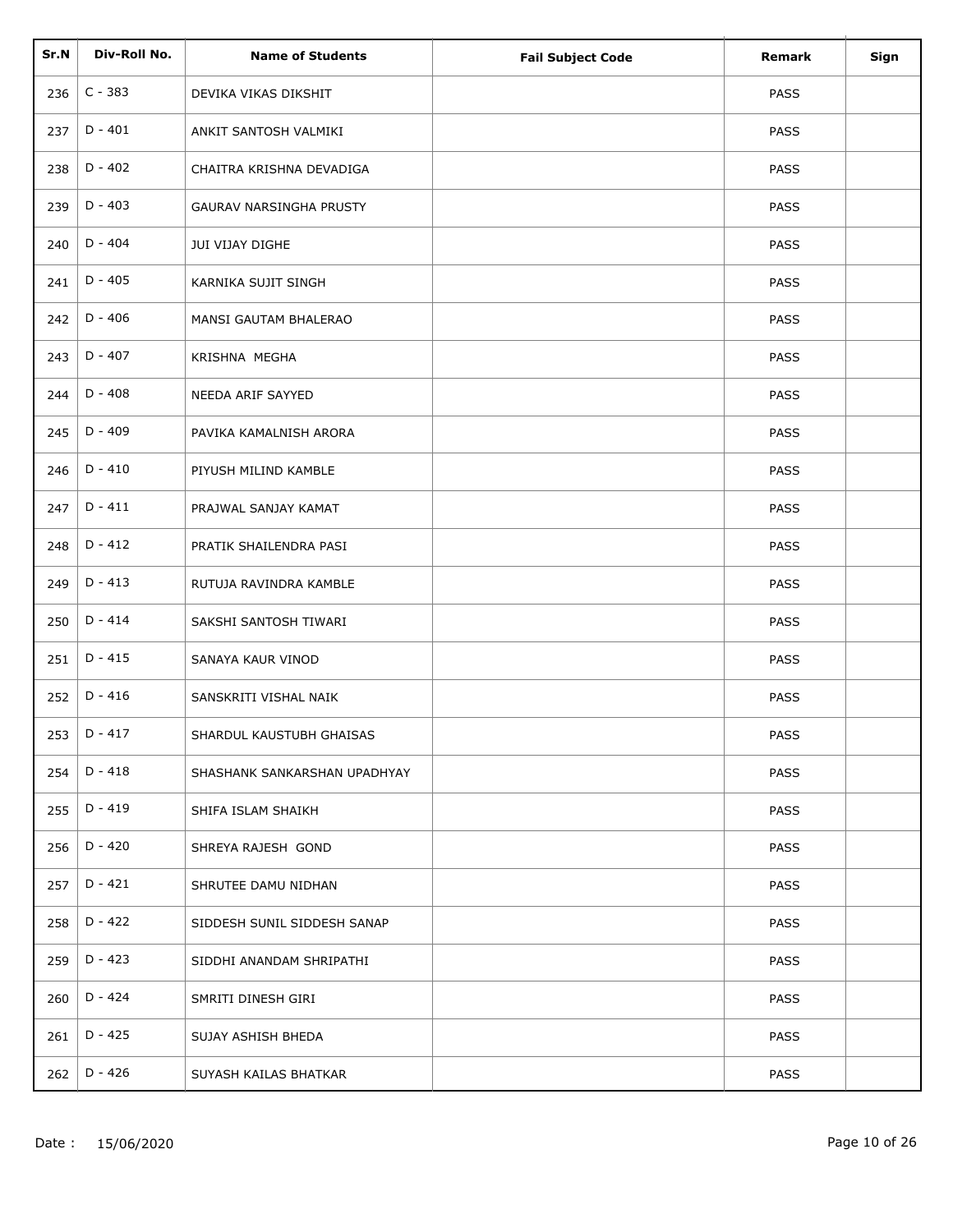| Sr.N | Div-Roll No. | <b>Name of Students</b>     | <b>Fail Subject Code</b> | Remark              | Sign |
|------|--------------|-----------------------------|--------------------------|---------------------|------|
| 263  | $D - 428$    | VAISHNAVI HARISH PATEL      |                          | <b>PASS</b>         |      |
| 264  | D - 429      | YASH SAMIR WADEKAR          |                          | <b>PASS</b>         |      |
| 265  | $D - 430$    | AMRUTA SHASHIKANT TALEKAR   |                          | <b>PASS</b>         |      |
| 266  | $D - 431$    | ANANYA ANANDA KOLEKAR       |                          | PASS                |      |
| 267  | $D - 432$    | SIDDHI SANTOSH GARUD        | 55,40,54                 | <b>UNSUCCESSFUL</b> |      |
| 268  | $D - 433$    | SAYALI JAYWANT JADHAV       |                          | <b>PASS</b>         |      |
| 269  | $D - 434$    | AVADHUT SURYAKANT SALTE     |                          | PASS                |      |
| 270  | $D - 435$    | AYUSH ARUN KADAM            |                          | PASS                |      |
| 271  | $D - 436$    | ADITI GANESH MORE           |                          | <b>PASS</b>         |      |
| 272  | $D - 437$    | DEEP NITIN MHATRE           |                          | <b>PASS</b>         |      |
| 273  | $D - 438$    | ANYA ATIN KAMBLE            |                          | <b>PASS</b>         |      |
| 274  | $D - 439$    | <b>GAURANG SUNIL THAKUR</b> |                          | <b>PASS</b>         |      |
| 275  | $D - 440$    | <b>GAURAV SUNIL TAMBE</b>   |                          | <b>PASS</b>         |      |
| 276  | $D - 441$    | <b>GAURI ANIL GANDHI</b>    |                          | PASS                |      |
| 277  | $D - 442$    | JITALEE SANJAY MALKAR       |                          | PASS                |      |
| 278  | $D - 443$    | KALYANI MOHAN PATIL         |                          | PASS                |      |
| 279  | $D - 444$    | MANASI SATISH PAWAR         |                          | <b>PASS</b>         |      |
| 280  | $D - 445$    | MANSI HARICHANDRA SONAWANE  |                          | PASS                |      |
| 281  | $D - 446$    | MAYURESH SHASHIKANT MAHADIK | 55,56,40,54,01           | <b>UNSUCCESSFUL</b> |      |
| 282  | D - 447      | NIDHI MAHENDRA PAGARE       |                          | <b>PASS</b>         |      |
| 283  | $D - 448$    | OMKAR NANA AWALE            |                          | <b>PASS</b>         |      |
| 284  | $D - 449$    | PAYAL RAJARAM PATIL         |                          | <b>PASS</b>         |      |
| 285  | $D - 450$    | PRADNYA PRAKASH GOSAVI      |                          | PASS                |      |
| 286  | D - 451      | PRAJAKTA DATTATRAY GOILKAR  |                          | <b>PASS</b>         |      |
| 287  | D - 452      | PRAJAKTA SANJAY KOKATE      |                          | <b>PASS</b>         |      |
| 288  | D - 453      | PRATHAMESH PRAKASH SANKPAL  |                          | <b>PASS</b>         |      |
| 289  | D - 454      | PRIYANKA AJINATH BARGAJE    |                          | <b>PASS</b>         |      |
|      |              |                             |                          |                     |      |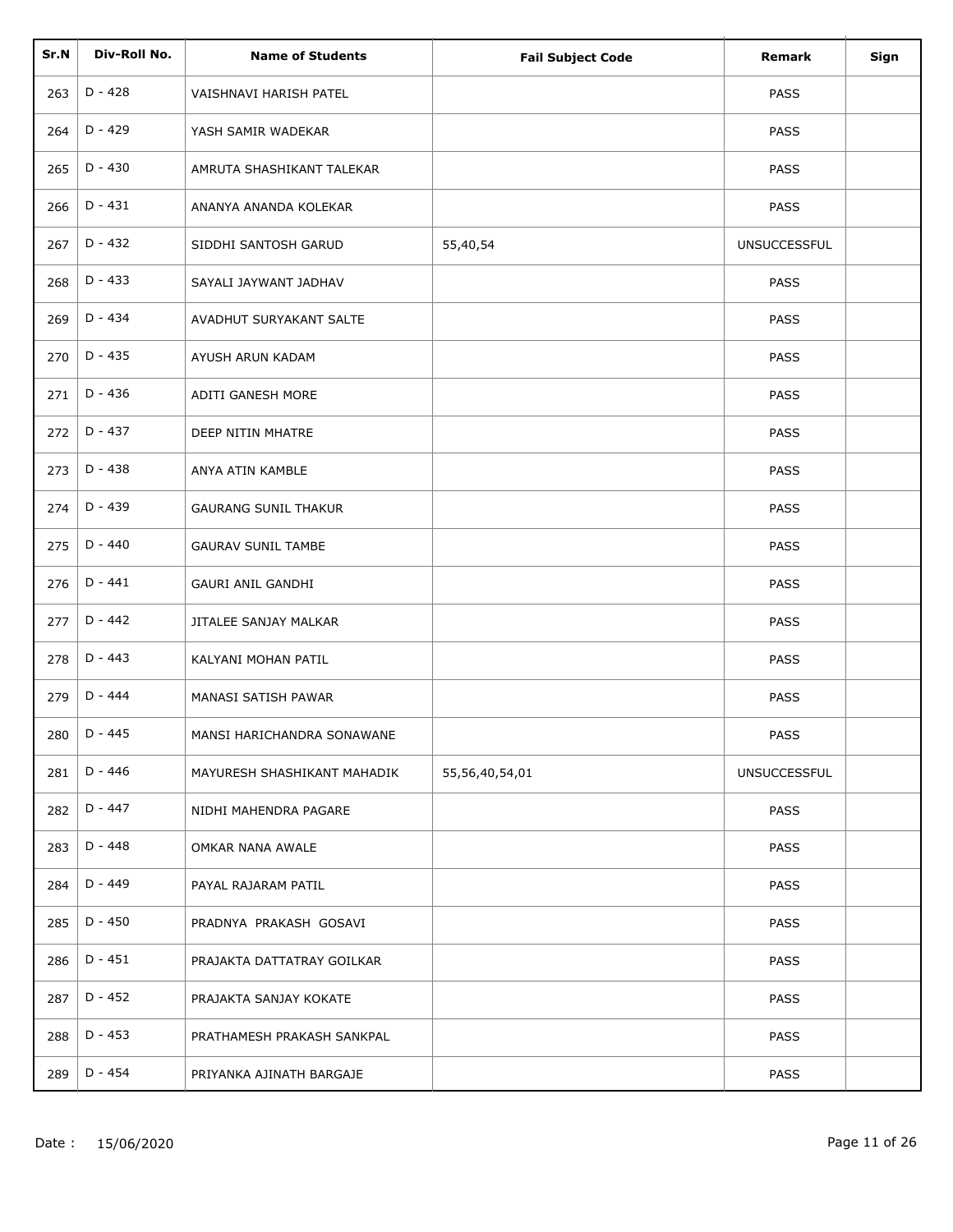| Sr.N | Div-Roll No. | <b>Name of Students</b>     | <b>Fail Subject Code</b> | Remark      | Sign |
|------|--------------|-----------------------------|--------------------------|-------------|------|
| 290  | $D - 455$    | RIYA ROHIT PATIL            |                          | <b>PASS</b> |      |
| 291  | D - 456      | ROHIT DEEPAK THORAT         |                          | <b>PASS</b> |      |
| 292  | D - 457      | ROHIT SHAMRAO YEDGE         |                          | <b>PASS</b> |      |
| 293  | $D - 458$    | RUNALI KUBER TAWADE         |                          | <b>PASS</b> |      |
| 294  | $D - 459$    | RUTUJA MANISH WAGH          |                          | <b>PASS</b> |      |
| 295  | $D - 461$    | SAMIKSHA SHRIKANT ROKADE    |                          | <b>PASS</b> |      |
| 296  | $D - 462$    | SAMRUDDHI DEEPAK LOKE       |                          | <b>PASS</b> |      |
| 297  | $D - 463$    | SANGHARSH SANJAY JADHAV     |                          | <b>PASS</b> |      |
| 298  | $D - 464$    | SANIKA MANOHAR MHAPRALKAR   |                          | <b>PASS</b> |      |
| 299  | $D - 465$    | SANIKA VIJAY GAWARE         |                          | <b>PASS</b> |      |
| 300  | $D - 466$    | SANIYA AJAY WADKE           |                          | <b>PASS</b> |      |
| 301  | $D - 467$    | SANJIVANI SANTOSH KHADTAR   |                          | <b>PASS</b> |      |
| 302  | $D - 468$    | SAURAV PRAKASH SHEJWAL      |                          | <b>PASS</b> |      |
| 303  | $D - 469$    | SHRAVANI SANDEEP GOSAVI     |                          | <b>PASS</b> |      |
| 304  | $D - 470$    | SHRAWANI ANIL GOPATWAR      |                          | PASS        |      |
| 305  | $D - 471$    | SHREYA BHIMRAO SHINDE       |                          | PASS        |      |
| 306  | $D - 472$    | SHRUSHTI PANDITRAJ NAVGHARE |                          | <b>PASS</b> |      |
| 307  | $D - 473$    | SHRUTI SUNIL ADSUL          |                          | PASS        |      |
| 308  | $D - 474$    | SHWETA SUNIL GHADSHI        |                          | <b>PASS</b> |      |
| 309  | D - 475      | SIDDHARTH BABU WAGHMARE     |                          | <b>PASS</b> |      |
| 310  | D - 476      | SIDDHESH SHANTARAM SHINDE   |                          | <b>PASS</b> |      |
| 311  | D - 477      | SUCHITA NIVRUTTI AMUNDKAR   |                          | <b>PASS</b> |      |
| 312  | $D - 478$    | SWASTIK RAJARAM PHAPALE     |                          | <b>PASS</b> |      |
| 313  | D - 479      | TEJAS PRAMOD GAIKWAD        |                          | <b>PASS</b> |      |
| 314  | D - 480      | VAISHNAVI NANDKISHOR PATIL  |                          | <b>PASS</b> |      |
| 315  | D - 481      | VAISHNAVI SHIVAJI GURAV     |                          | <b>PASS</b> |      |
| 316  | D - 482      | VANAJA MANDAR KHOLGADE      |                          | <b>PASS</b> |      |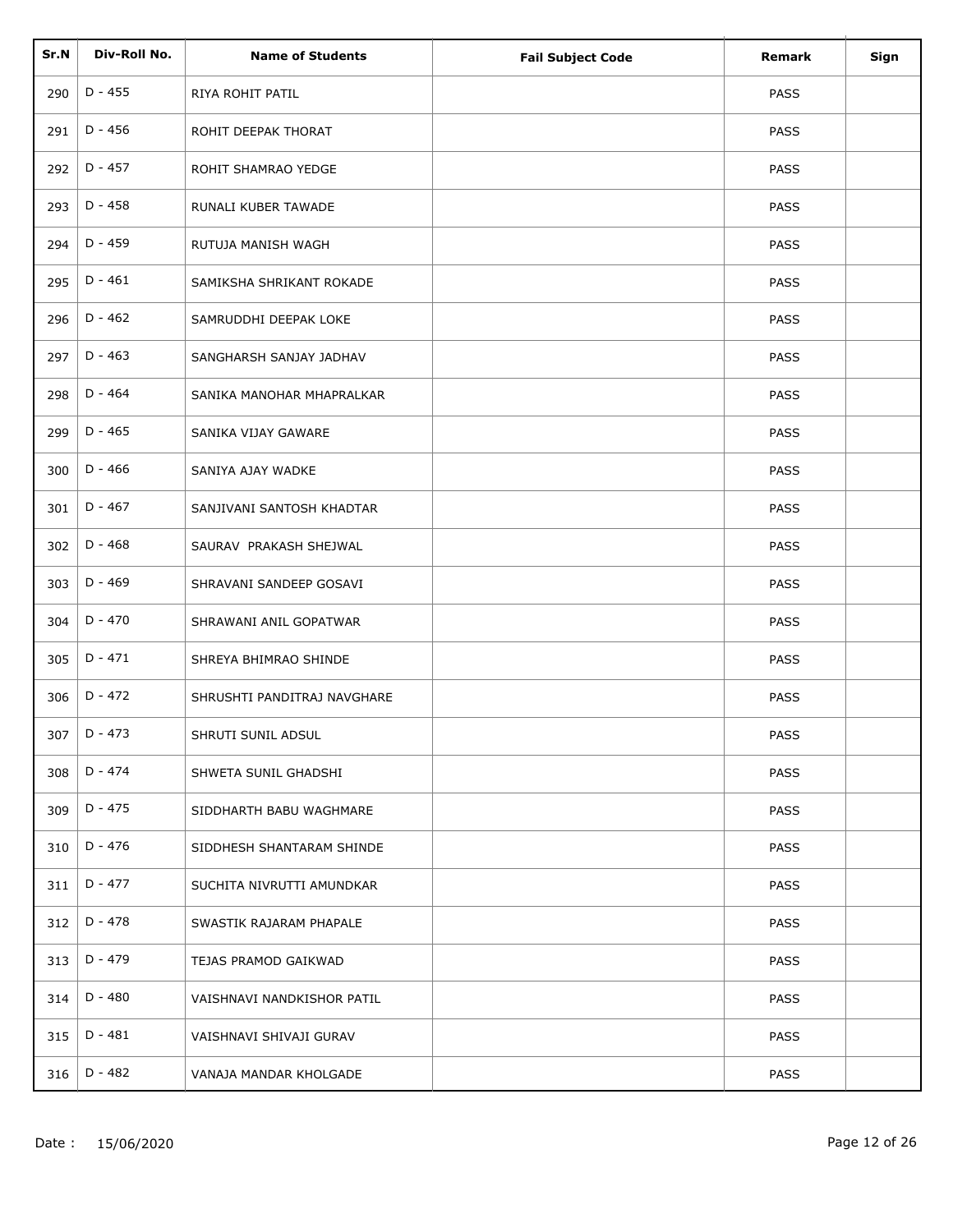| Sr.N | Div-Roll No. | <b>Name of Students</b>       | <b>Fail Subject Code</b> | <b>Remark</b> | Sign |
|------|--------------|-------------------------------|--------------------------|---------------|------|
| 317  | $D - 483$    | YASH KISHOR TUPAT             |                          | <b>PASS</b>   |      |
| 318  | $E - 501$    | AABHA ANIL BAPAT              |                          | <b>PASS</b>   |      |
| 319  | $E - 502$    | ABEESH TARUN SELVAN           |                          | <b>PASS</b>   |      |
| 320  | $E - 503$    | ADITI DEEPAK BADAVE           |                          | <b>PASS</b>   |      |
| 321  | $E - 504$    | MALAVIKA VISHNU KANADY        |                          | <b>PASS</b>   |      |
| 322  | $E - 505$    | AKSHITA ROHIT DHIRAJLAL HARIA |                          | <b>PASS</b>   |      |
| 323  | $E - 506$    | AMEY PRAKASH GOMANE           |                          | <b>PASS</b>   |      |
| 324  | $E - 507$    | AMISHA MAHESH GAIKAR          |                          | <b>PASS</b>   |      |
| 325  | $E - 508$    | ANUSHKA VIJAYKUMAR PAI        |                          | PASS          |      |
| 326  | $E - 510$    | ARYA KETAN DUBAL              |                          | PASS          |      |
| 327  | $E - 511$    | ARYAN PRASHANT KOKATE         |                          | <b>PASS</b>   |      |
| 328  | $E - 512$    | CHIRAYU MAHINDRA DESLE        |                          | <b>PASS</b>   |      |
| 329  | $E - 513$    | DEVIKA RAJENDRA GHARGE        |                          | <b>PASS</b>   |      |
| 330  | $E - 515$    | GOPIKA SWAPNIL KOLI           |                          | PASS          |      |
| 331  | $E - 516$    | HARSH MAHESH CHAVAN           |                          | PASS          |      |
| 332  | $E - 517$    | HARSH VIKAS MAHADIK           |                          | PASS          |      |
| 333  | $E - 518$    | ISHITA GIRISH SARIPUTRA       |                          | <b>PASS</b>   |      |
| 334  | $E - 519$    | JAINISH RAJESH JAIN           |                          | PASS          |      |
| 335  | $E - 520$    | JINALI ASHWIN FARIA           |                          | <b>PASS</b>   |      |
| 336  | $E - 521$    | JUILY DASHARATH SATAM         |                          | PASS          |      |
| 337  | $E - 522$    | JYESHT K SANJAY CHETTY        |                          | <b>PASS</b>   |      |
| 338  | $E - 523$    | KHUSHI SUNIL GUPTA            |                          | <b>PASS</b>   |      |
| 339  | E - 524      | KRISHNA DINESH SARVAIYA       |                          | <b>PASS</b>   |      |
| 340  | $E - 525$    | LAVANYA PARNAD MOKASHI        |                          | <b>PASS</b>   |      |
| 341  | $E - 526$    | MAMATA KESHAV RANE            |                          | <b>PASS</b>   |      |
| 342  | $E - 527$    | MANASI BHARAT PATANKAR        |                          | <b>PASS</b>   |      |
| 343  | $E - 528$    | MAULI ATISH SANGAR            |                          | PASS          |      |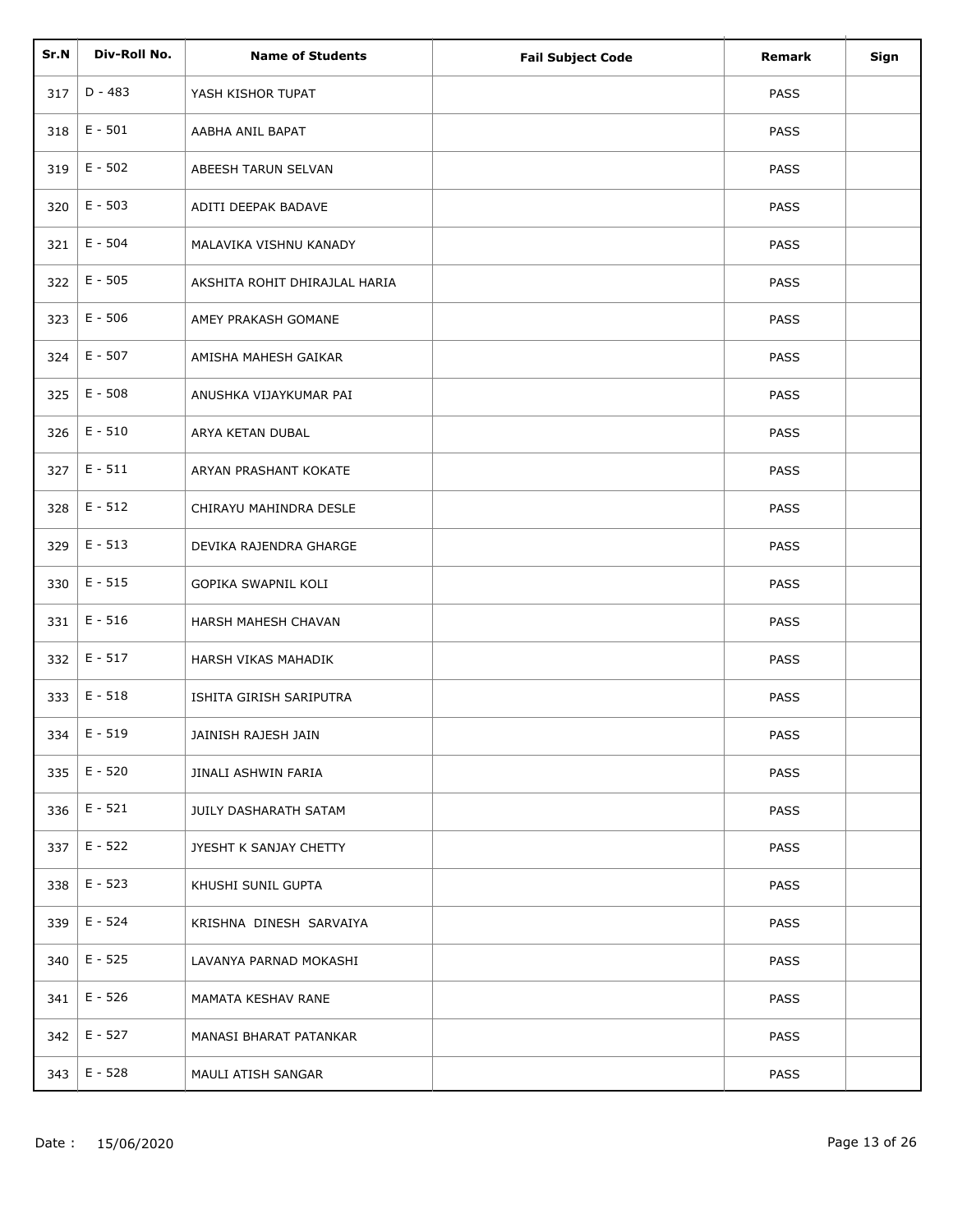| Sr.N | Div-Roll No. | <b>Name of Students</b>      | <b>Fail Subject Code</b> | Remark      | Sign |
|------|--------------|------------------------------|--------------------------|-------------|------|
| 344  | $E - 529$    | MEGHNA VIJENDRA MANDALIYA    |                          | <b>PASS</b> |      |
| 345  | $E - 530$    | MEHER PAURUSH BHESANIA       |                          | <b>PASS</b> |      |
| 346  | $E - 531$    | MIHIR PRAVIN PATIL           |                          | <b>PASS</b> |      |
| 347  | $E - 532$    | MOKSH HARSHAL SURVE          |                          | PASS        |      |
| 348  | $E - 533$    | NISHAD AVINASH JADHAV        |                          | <b>PASS</b> |      |
| 349  | $E - 534$    | PRANALI SUBODH JOSHI         |                          | <b>PASS</b> |      |
| 350  | E - 535      | PRUTHA MOHAN GIRKAR          |                          | PASS        |      |
| 351  | $E - 536$    | RHEA RAGHUVIR KHANOLKAR      |                          | PASS        |      |
| 352  | $E - 537$    | RISHITA ANIL VALECHA         |                          | PASS        |      |
| 353  | E - 538      | RIYA JAGDISH ROHEKAR         |                          | PASS        |      |
| 354  | E - 539      | RIYA LAXMAN PATIL            |                          | <b>PASS</b> |      |
| 355  | E - 540      | RIYA PARAG PATIL             |                          | <b>PASS</b> |      |
| 356  | $E - 541$    | RUTUJA ARVIND KHAVALE        |                          | PASS        |      |
| 357  | $E - 542$    | SAAHIL MADHUKAR KILJE        |                          | PASS        |      |
| 358  | $E - 543$    | SAAKSHI VENKATESH KADAKUNTLA |                          | PASS        |      |
| 359  | E - 544      | SANCHAREE SANJAY MATTEY      |                          | PASS        |      |
| 360  | $E - 545$    | SANCHI PARESH PRAJAPATI      |                          | PASS        |      |
| 361  | $E - 546$    | SANCHI SANGRAM GANGAN        |                          | PASS        |      |
| 362  | E - 547      | SANIKA SOMNATH PAWAR         |                          | <b>PASS</b> |      |
| 363  | $E - 548$    | SASMIRA VASUDEO KHOT         |                          | <b>PASS</b> |      |
| 364  | E - 549      | SAYRA MUJTABA SAYED          |                          | <b>PASS</b> |      |
| 365  | $E - 550$    | SHARVARI RAVI KOYALE         |                          | <b>PASS</b> |      |
| 366  | $E - 551$    | SHREYAS DINESH GONDAL        |                          | PASS        |      |
| 367  | $E - 552$    | SIDDHI SANTOSH DEORUKHKAR    |                          | <b>PASS</b> |      |
| 368  | $E - 553$    | SOHAM RAVIKIRAN PIMPALE      |                          | <b>PASS</b> |      |
| 369  | E - 554      | SWAPNALI DEVENDRA KAMBLE     |                          | <b>PASS</b> |      |
| 370  | $E - 555$    | VINIT SANTOSH SABLE          |                          | PASS        |      |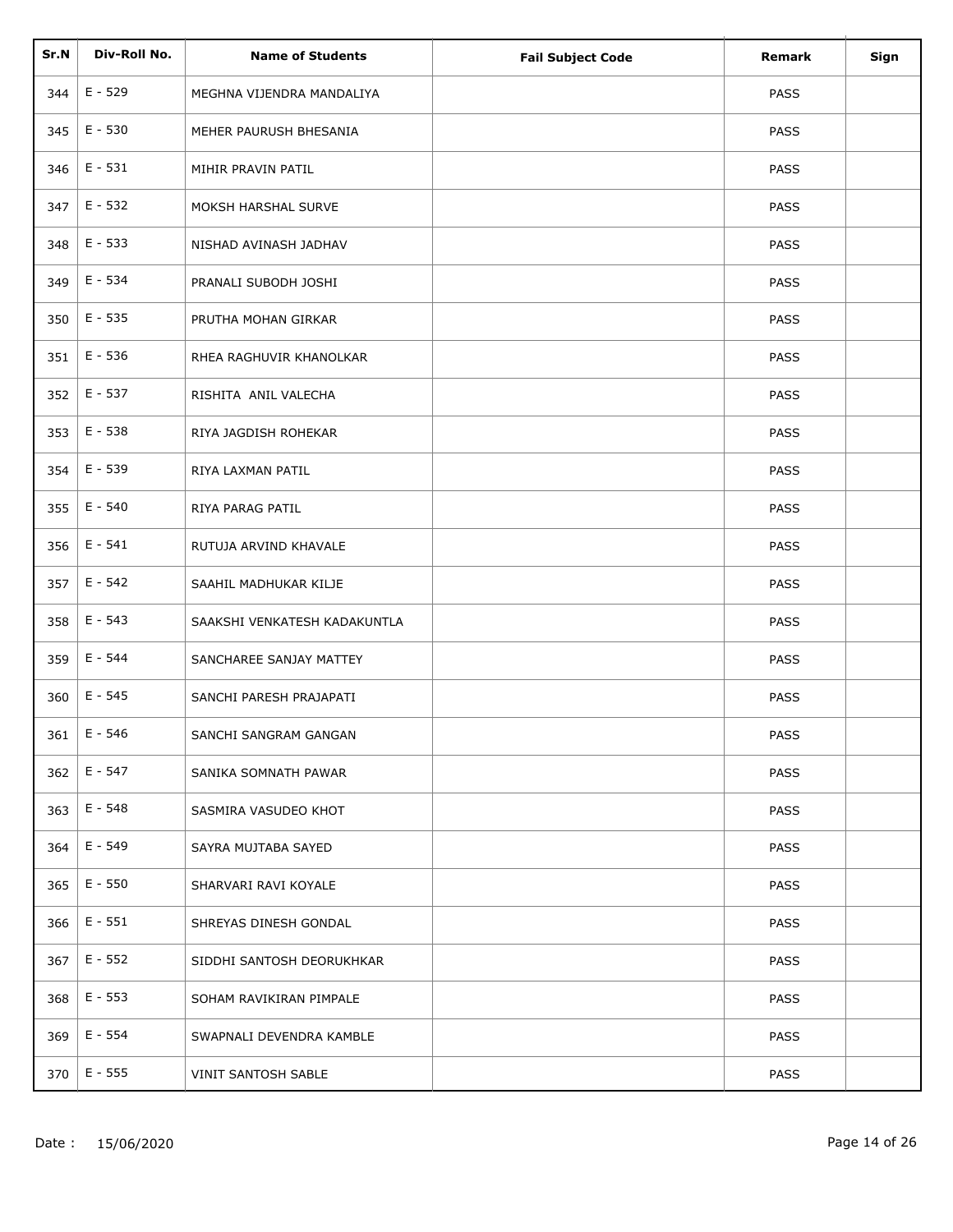| Sr.N | Div-Roll No. | <b>Name of Students</b>      |                          | <b>Remark</b>       |      |
|------|--------------|------------------------------|--------------------------|---------------------|------|
|      |              |                              | <b>Fail Subject Code</b> |                     | Sign |
| 371  | $E - 556$    | YASH DIPAK LAD               |                          | <b>PASS</b>         |      |
| 372  | $E - 557$    | ANUSHREE AJAY ALAVE          |                          | <b>PASS</b>         |      |
| 373  | $E - 558$    | AKSHAY SATISH SAWANT         |                          | <b>PASS</b>         |      |
| 374  | $E - 559$    | AMIT AANAND JONDHALE         |                          | <b>PASS</b>         |      |
| 375  | $E - 560$    | ARCHA PRADEEP PANCHAL        |                          | <b>PASS</b>         |      |
| 376  | $E - 561$    | DARSHAN NARENDRA THAKUR      |                          | <b>PASS</b>         |      |
| 377  | $E - 562$    | DIPALI BABASAHEB MAHARNOR    |                          | <b>PASS</b>         |      |
| 378  | $E - 563$    | DNYANESHWARI SATYEN HADAWALE |                          | <b>PASS</b>         |      |
| 379  | $E - 564$    | JANHAVI ANIL JADHAV          |                          | <b>PASS</b>         |      |
| 380  | E - 566      | KRISHA RAJESH GAONKAR        |                          | PASS                |      |
| 381  | $E - 567$    | MAHEK ABDUL RAUF MULANI      |                          | <b>PASS</b>         |      |
| 382  | $E - 568$    | MALAVIKA RAJESH KARTHA       |                          | <b>PASS</b>         |      |
| 383  | E - 569      | MANOJ KUMAR AYYANAR          |                          | <b>PASS</b>         |      |
| 384  | $E - 570$    | PRATHAM PURENDRA VADDEPALLI  |                          | <b>PASS</b>         |      |
| 385  | $E - 571$    | SAMAR MANOJ SHINDE           | 55,56,40,54,01           | <b>UNSUCCESSFUL</b> |      |
| 386  | $E - 573$    | SHRADDHA DEVENDRA MORE       |                          | PASS                |      |
| 387  | $E - 574$    | SIDDHI VIJAY TIKAM           |                          | <b>PASS</b>         |      |
| 388  | $E - 575$    | ANIRUDDHA UTTAM GANGAWANE    |                          | PASS                |      |
| 389  | $E - 576$    | DHANESH PRAMOD MORE          |                          | <b>PASS</b>         |      |
| 390  | $E - 577$    | <b>GAURAV GANESH MORE</b>    |                          | <b>PASS</b>         |      |
| 391  | E - 578      | KALPESH LAXMIKANT BIRHADE    |                          | <b>PASS</b>         |      |
| 392  | $E - 579$    | MANAV NARAYAN SAWANT         |                          | <b>PASS</b>         |      |
| 393  | $E - 580$    | NEHA CHAITANYA JADHAV        |                          | <b>PASS</b>         |      |
| 394  | $E - 581$    | RITIKA DHANANJAY MARAWAR     |                          | <b>PASS</b>         |      |
| 395  | $E - 582$    | VISHWAJIT ANIL JADHAV        |                          | <b>PASS</b>         |      |
| 396  | $F - 601$    | PRATHAMESH MAHESH AGRE       |                          | <b>PASS</b>         |      |
| 397  | $F - 602$    | DISHA KRISHNA ARANE          | 55,40,54                 | <b>UNSUCCESSFUL</b> |      |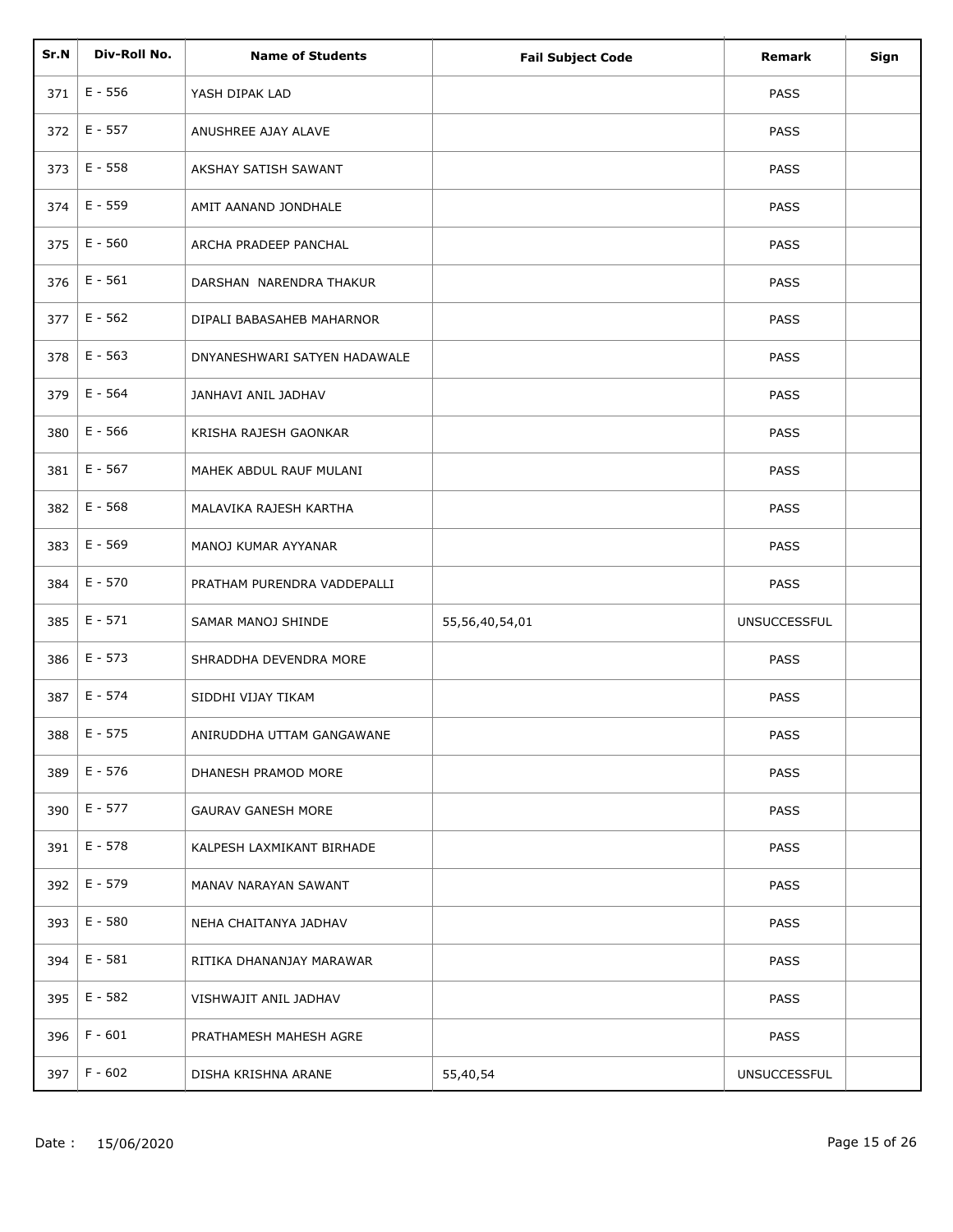| Sr.N | Div-Roll No. | <b>Name of Students</b>     | <b>Fail Subject Code</b> | <b>Remark</b>       | Sign |
|------|--------------|-----------------------------|--------------------------|---------------------|------|
| 398  | $F - 603$    | DURVANG SATISH AREKAR       |                          | <b>PASS</b>         |      |
| 399  | $F - 605$    | AKANKSHA ULHAS BACCHE       |                          | <b>PASS</b>         |      |
| 400  | $F - 606$    | GAURI SANTOSH BHIUNGADE     |                          | <b>PASS</b>         |      |
| 401  | $F - 607$    | SAKSHI BHANUDAS BHOSALE     |                          | <b>PASS</b>         |      |
| 402  | $F - 608$    | SHRUSHTI VINAYAK BHOSALE    |                          | <b>PASS</b>         |      |
| 403  | $F - 609$    | VEDIKA VIVEK BHOSALE        |                          | <b>PASS</b>         |      |
| 404  | $F - 610$    | PREM BHAGOJI BORADE         |                          | <b>PASS</b>         |      |
| 405  | $F - 611$    | MITALI RAJESH CHAPHEKAR     |                          | <b>PASS</b>         |      |
| 406  | $F - 612$    | KRUSHNALI PRAKASH CHAVAN    |                          | <b>PASS</b>         |      |
| 407  | $F - 613$    | DAKSHATA MINANATH CHAVARKAR |                          | <b>PASS</b>         |      |
| 408  | $F - 614$    | CHINMAI RAJESH DABHOLKAR    |                          | <b>PASS</b>         |      |
| 409  | $F - 615$    | NIDHI VIVEK DESHPANDE       |                          | <b>PASS</b>         |      |
| 410  | $F - 616$    | MITALEE HANMANT DHERE       |                          | <b>PASS</b>         |      |
| 411  | $F - 617$    | NIKHIL SANJAY GAIKAR        |                          | <b>PASS</b>         |      |
| 412  | $F - 618$    | SUJAL SANJAY GAIKWAD        |                          | PASS                |      |
| 413  | $F - 619$    | SANIKA VIJAY GANGAN         |                          | PASS                |      |
| 414  | $F - 620$    | CHETAN RAMNCHANDRA ZORE     |                          | <b>PASS</b>         |      |
| 415  | $F - 621$    | RAJ SANJAY GHAG             |                          | PASS                |      |
| 416  | $F - 622$    | OMKAR GANPAT GHOTILKAR      |                          | <b>PASS</b>         |      |
| 417  | $F - 623$    | CHAITANYA KISAN GHUTUKADE   |                          | <b>PASS</b>         |      |
| 418  | F - 624      | PRANAV RAMESH HATIM         |                          | <b>PASS</b>         |      |
| 419  | F - 625      | AJIT ARVIND JADHAV          | 55,56,40,54,01           | <b>UNSUCCESSFUL</b> |      |
| 420  | F - 626      | KESAR PRAVIN JADHAV         |                          | <b>PASS</b>         |      |
| 421  | $F - 627$    | NIKHIL UTTAM JADHAV         |                          | <b>PASS</b>         |      |
| 422  | F - 628      | SHREYASH PRAKSAH JADHAV     | 55,40,54                 | <b>UNSUCCESSFUL</b> |      |
| 423  | F - 629      | TANVI SANTOSH JADHAV        |                          | <b>PASS</b>         |      |
| 424  | F - 630      | ADITYA DEEPAK KACHARE       |                          | PASS                |      |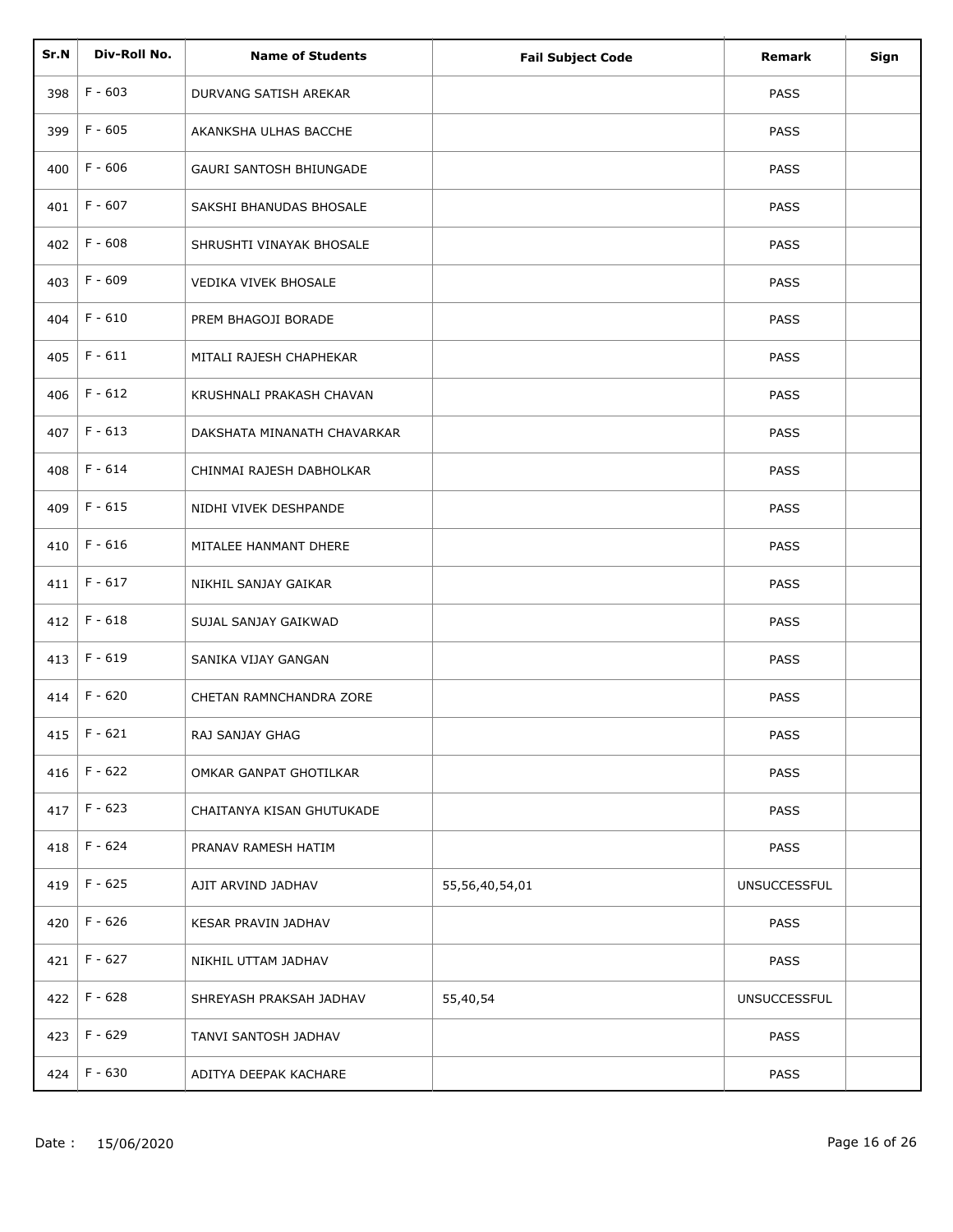| Sr.N | Div-Roll No.    | <b>Name of Students</b>    | <b>Fail Subject Code</b> | <b>Remark</b>       | Sign |
|------|-----------------|----------------------------|--------------------------|---------------------|------|
| 425  | $F - 631$       | SAHIL ASHOK KADAM          |                          | <b>PASS</b>         |      |
|      |                 |                            |                          |                     |      |
| 426  | $F - 632$       | VISHAL BHARAT KAKAD        |                          | <b>PASS</b>         |      |
| 427  | F - 634         | JATIN KANTILAL KAMBLE      |                          | <b>PASS</b>         |      |
| 428  | F - 635         | VRUSHABH SANJAY KAMBLE     |                          | <b>PASS</b>         |      |
| 429  | $F - 636$       | NUPOOR RAJENDRA KAMTEKAR   |                          | <b>PASS</b>         |      |
| 430  | F - 637         | ADHISHREE AJIT KERKAR      |                          | <b>PASS</b>         |      |
| 431  | F - 638         | KHUSHI SATISH KHANDVILKAR  |                          | <b>PASS</b>         |      |
| 432  | F - 639         | HARDEV KERAPPA KHARAT      | 55                       | <b>UNSUCCESSFUL</b> |      |
| 433  | $F - 640$       | SHRUTI RAVINDRA KHATATE    |                          | <b>PASS</b>         |      |
| 434  | $F - 641$       | SIDDHI DILIP KITE          |                          | PASS                |      |
| 435  | $F - 642$       | OMVIGHNESH MANGESH KOYANDE |                          | <b>PASS</b>         |      |
| 436  | F - 643         | YOGINI SUNIL KUDTARKAR     |                          | <b>PASS</b>         |      |
| 437  | F - 644         | RUTUJA GOVINDRAO KUKADE    |                          | <b>PASS</b>         |      |
| 438  | F - 645         | ADITI PANDURANG LAKHADE    |                          | PASS                |      |
| 439  | F - 646         | YUVRAJ RAMESH LAWAND       | 55,56,40,54,02,01        | <b>UNSUCCESSFUL</b> |      |
| 440  | F - 647         | RIYA PRAVIN LOKHANDE       |                          | PASS                |      |
| 441  | $F - 648$       | SURAJ BALKRISHAN MANE      |                          | <b>PASS</b>         |      |
| 442  | F - 649         | MALLHAR AMRUT NAIK         |                          | PASS                |      |
| 443  | F - 650         | NITUN NAGESH NAIK          |                          | <b>PASS</b>         |      |
| 444  | F - 651         | SATVIK SURAJ NAIK          |                          | <b>PASS</b>         |      |
| 445  | F - 652         | SOHAM SUBHASH NAVADKAR     |                          | <b>PASS</b>         |      |
| 446  | F - 653         | SANIKA RAJENDRA NAVALU     |                          | <b>PASS</b>         |      |
| 447  | F - 654         | SAKSHI GANGARAM NETKE      |                          | <b>PASS</b>         |      |
| 448  | F - 655         | SANKET SAGAR NIWALKAR      |                          | PASS                |      |
| 449  | F - 656         | RIYA SANJAY PAGARE         |                          | <b>PASS</b>         |      |
| 450  | F - 657         | ROHAN DILIP PALAV          |                          | <b>PASS</b>         |      |
|      | 451   $F - 658$ | MONISH VIJAY PARULEKAR     |                          | <b>PASS</b>         |      |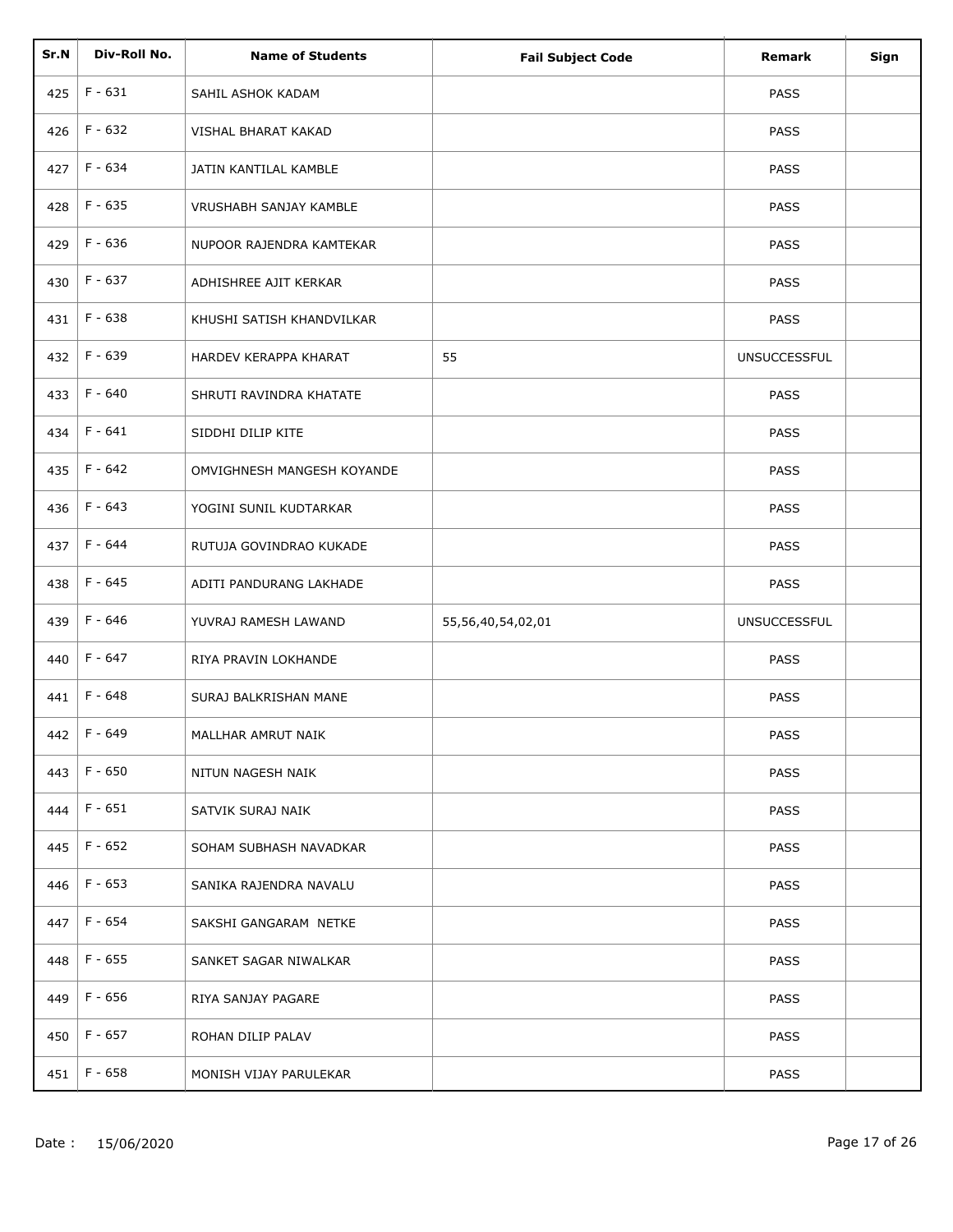| Sr.N | Div-Roll No. | <b>Name of Students</b>   | <b>Fail Subject Code</b> | Remark              | Sign |
|------|--------------|---------------------------|--------------------------|---------------------|------|
| 452  | F - 659      | SHAILEJA TUKARAM PATIL    |                          | <b>PASS</b>         |      |
|      |              |                           |                          |                     |      |
| 453  | $F - 660$    | HARSH MAHESH PAWAR        |                          | <b>PASS</b>         |      |
| 454  | $F - 661$    | SHARVARI DINESH PAWAR     |                          | <b>PASS</b>         |      |
| 455  | F - 662      | VAISHNAVI VITTHAL PAWAR   |                          | <b>PASS</b>         |      |
| 456  | $F - 663$    | RIDDHI SANDEEP PEDNEKAR   |                          | <b>PASS</b>         |      |
| 457  | F - 664      | DIPALI SOMNATH PHAD       |                          | <b>PASS</b>         |      |
| 458  | F - 665      | ANISH SANJAY RAJBHOJ      |                          | <b>PASS</b>         |      |
| 459  | $F - 666$    | SAMYAK SANJAY RANDIVE     |                          | <b>PASS</b>         |      |
| 460  | $F - 667$    | AVANTI MANGESH SAGVEKAR   |                          | <b>PASS</b>         |      |
| 461  | $F - 668$    | DIGVIJAY ANAND SASANE     |                          | PASS                |      |
| 462  | F - 669      | KAUSHAL SUDHIR SAWANT     |                          | <b>PASS</b>         |      |
| 463  | F - 670      | KHUSHI PRADEEP SAWARDEKAR |                          | <b>PASS</b>         |      |
| 464  | F - 671      | ADVAIT RAMAN SHANKAR      |                          | <b>PASS</b>         |      |
| 465  | $F - 672$    | SHREYA HIMANSHU SHARDULE  |                          | <b>PASS</b>         |      |
| 466  | F - 673      | ANJALI BALASAHEB SHELKE   |                          | <b>PASS</b>         |      |
| 467  | F - 674      | PRASAD DINKAR SHINDE      |                          | PASS                |      |
| 468  | $F - 675$    | PRIYA RAMDAS SURNAR       |                          | <b>PASS</b>         |      |
| 469  | F - 676      | VRUSHALI SUNIL SUTAR      |                          | PASS                |      |
| 470  | F - 678      | ABHISHEK NARAYAN TAWTE    |                          | <b>PASS</b>         |      |
| 471  | F - 679      | SAKSHI PANDURANG THORAT   |                          | <b>PASS</b>         |      |
| 472  | $F - 680$    | URMILA SUKHDEV VAGARE     |                          | <b>PASS</b>         |      |
| 473  | $F - 681$    | OM JITENDRA VELAPURE      |                          | <b>PASS</b>         |      |
| 474  | F - 682      | OMKAR GANESH WAGHMARE     |                          | <b>PASS</b>         |      |
| 475  | F - 683      | YASH SURESH ZAGADE        |                          | <b>PASS</b>         |      |
| 476  | $G - 701$    | RIYA RAJESH BALLAL        | $C$ 2,55,54              | <b>UNSUCCESSFUL</b> |      |
| 477  | G - 702      | SANSKRUTI BHARAT BANSODE  |                          | PASS                |      |
| 478  | $G - 703$    | ROHIT CHINTAMAN BELKAR    |                          | <b>PASS</b>         |      |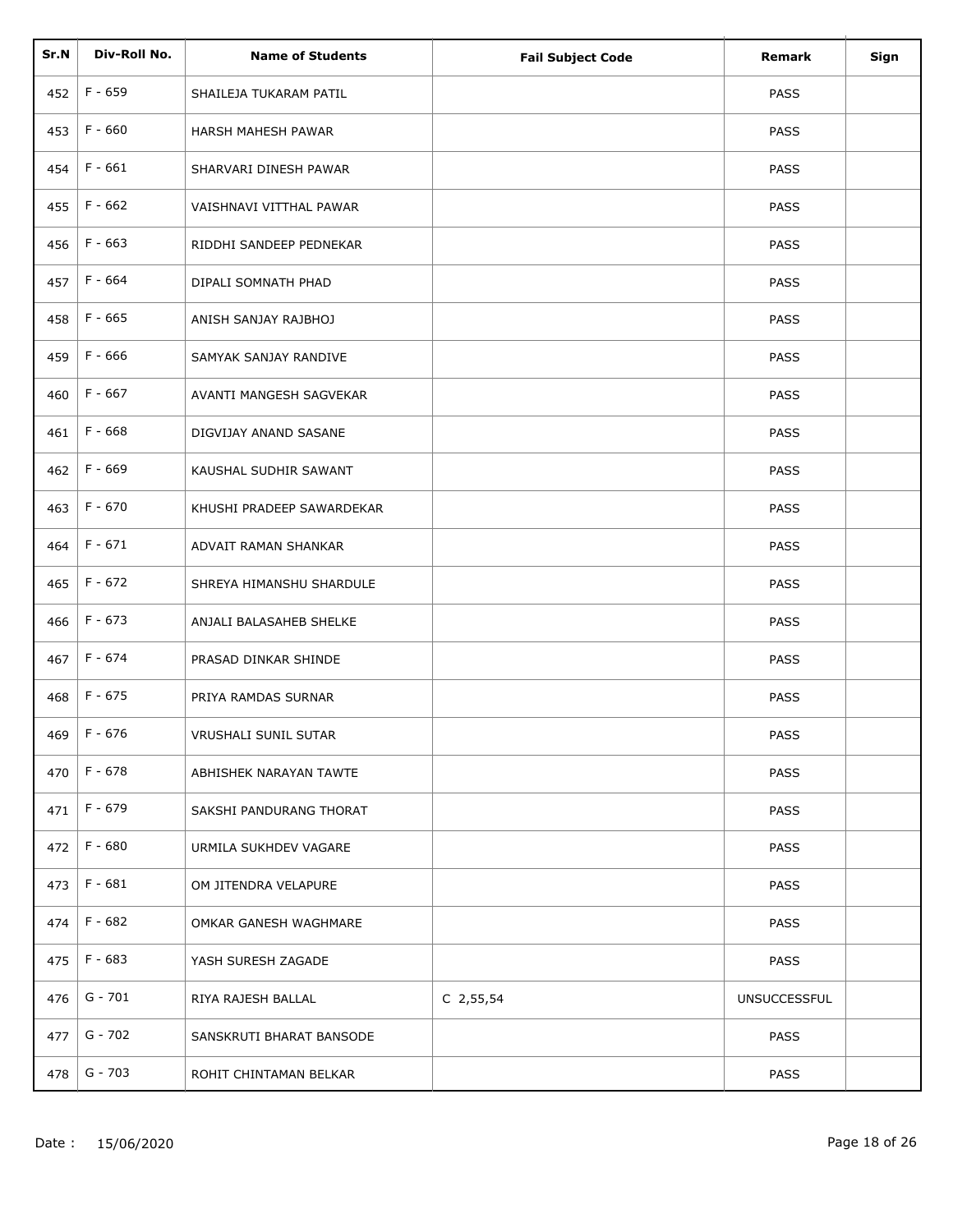| Sr.N | Div-Roll No. | <b>Name of Students</b>       | <b>Fail Subject Code</b> | Remark              | Sign |
|------|--------------|-------------------------------|--------------------------|---------------------|------|
| 479  | $G - 704$    | ATHARVA SATISH CHAVAN         |                          | <b>PASS</b>         |      |
| 480  | $G - 705$    | KENIL DIPESH CHHEDA           |                          | <b>PASS</b>         |      |
| 481  | $G - 706$    | NUPUR RAJESH CHOGALE          |                          | <b>PASS</b>         |      |
| 482  | $G - 707$    | PRATHAMESH BAJRANG DESHMUKH   | $C$ 2, $C$ . 2, 54       | <b>UNSUCCESSFUL</b> |      |
| 483  | $G - 708$    | VISHAL RAJENDRA DEVKATE       |                          | <b>PASS</b>         |      |
| 484  | G - 709      | AMEY SANDEEP GAIKAR           |                          | <b>PASS</b>         |      |
| 485  | $G - 710$    | NISHIT SEJAL GAJJAR           |                          | <b>PASS</b>         |      |
| 486  | $G - 711$    | PIYUSH SHANKAR GAVIT          |                          | <b>PASS</b>         |      |
| 487  | $G - 712$    | TANVI UDAY GHARAT             |                          | <b>PASS</b>         |      |
| 488  | $G - 713$    | PRISHA VIJAY GHATGE           |                          | PASS                |      |
| 489  | $G - 714$    | SANDESH BHAGWAN GHULE         |                          | <b>PASS</b>         |      |
| 490  | $G - 715$    | RAJDEEP SUDIPTA GUHA          |                          | <b>PASS</b>         |      |
| 491  | $G - 716$    | <b>BHARAVEE MUKESH HATKAR</b> |                          | <b>PASS</b>         |      |
| 492  | $G - 717$    | SAISH HANMANT JADHAV          |                          | <b>PASS</b>         |      |
| 493  | $G - 718$    | ANISH PRASHANT JOSHI          |                          | PASS                |      |
| 494  | G - 719      | POORVA SACHIN KAKDEKAR        |                          | PASS                |      |
| 495  | G - 720      | SOHAM PRASAD KAPADI           |                          | PASS                |      |
| 496  | $G - 721$    | SOHAM UDAY KHATATE            |                          | PASS                |      |
| 497  | G - 722      | ANIKET DATTATRAY KHOPKAR      |                          | <b>PASS</b>         |      |
| 498  | G - 723      | SCARIA MATHUKUTTY KOCHIDANADU |                          | <b>PASS</b>         |      |
| 499  | G - 724      | ARNAV AMOD MORE               |                          | <b>PASS</b>         |      |
| 500  | $G - 725$    | TANAY SANDESH NANDGAONKAR     |                          | <b>PASS</b>         |      |
| 501  | G - 726      | SACHIN VISHWANATH NAWALE      |                          | <b>PASS</b>         |      |
| 502  | $G - 727$    | ADITYA SURESH NIKAM           |                          | <b>PASS</b>         |      |
| 503  | G - 728      | VIHANG KANCHAN PAGARE         |                          | <b>PASS</b>         |      |
| 504  | G - 729      | REHAN ABDUL RAHIM HUDEWALE    |                          | <b>PASS</b>         |      |
| 505  | G - 730      | MAYUR RAMCHANDRA PATIL        |                          | <b>PASS</b>         |      |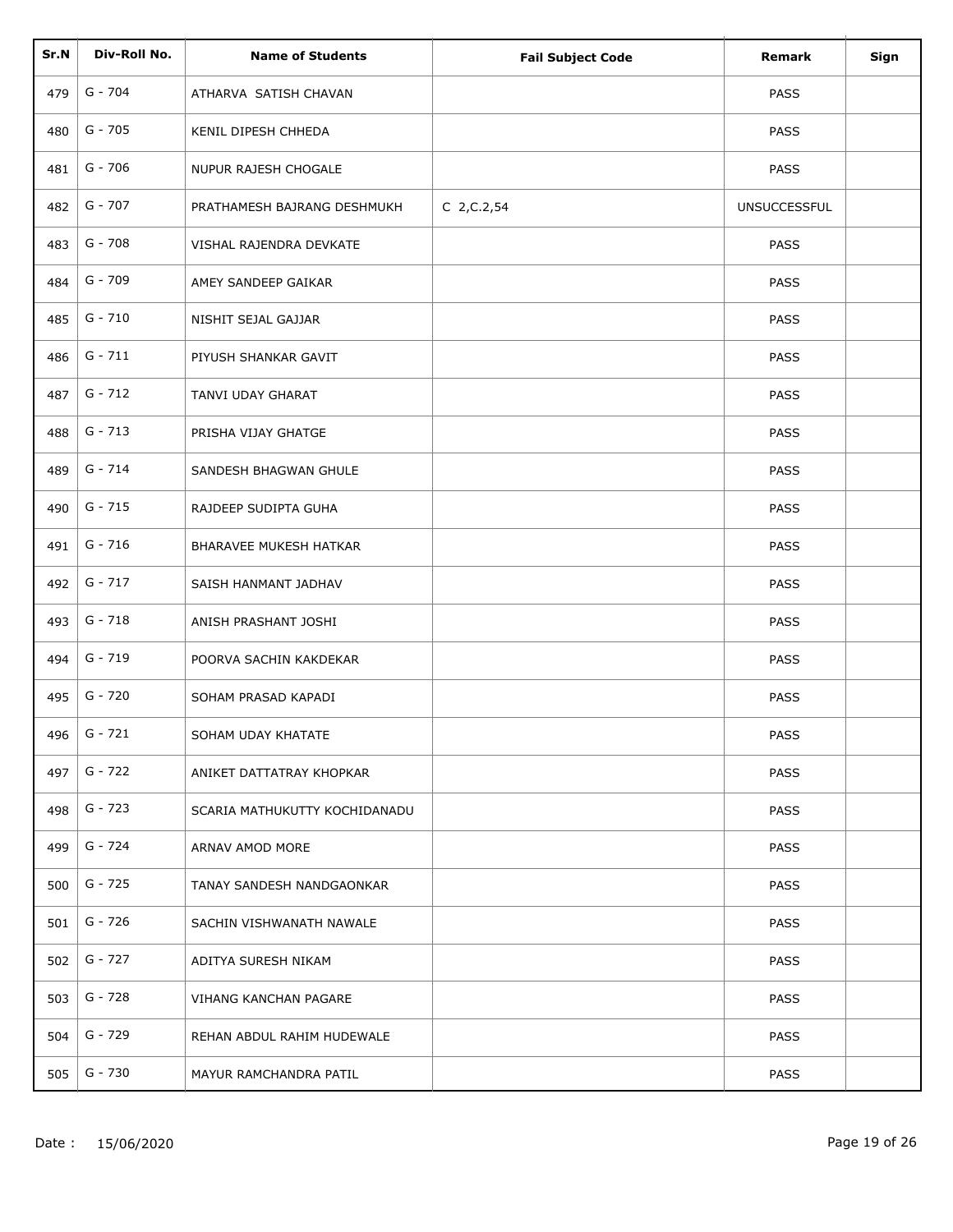| Sr.N | Div-Roll No. | <b>Name of Students</b>  | <b>Fail Subject Code</b> | <b>Remark</b>       | Sign |
|------|--------------|--------------------------|--------------------------|---------------------|------|
| 506  | $G - 731$    | MEGHANA VITTHAL PATIL    |                          | <b>PASS</b>         |      |
|      |              |                          |                          |                     |      |
| 507  | $G - 732$    | PRANAV MANISH PATIL      |                          | <b>PASS</b>         |      |
| 508  | $G - 733$    | NIKKI KUNAL PATKE        |                          | <b>PASS</b>         |      |
| 509  | G - 734      | SRUSHTI SATISH PAWAR     |                          | <b>PASS</b>         |      |
| 510  | $G - 735$    | TANMAY NARESH PAWAR      |                          | <b>PASS</b>         |      |
| 511  | G - 736      | <b>VINAY UTTAM PAWAR</b> |                          | <b>PASS</b>         |      |
| 512  | G - 737      | PRANAV DEEPAK RANE       |                          | <b>PASS</b>         |      |
| 513  | G - 738      | ARPITA SUBHASH SALVE     |                          | <b>PASS</b>         |      |
| 514  | G - 739      | SHRAVANI SANJAY SALVI    |                          | <b>PASS</b>         |      |
| 515  | G - 740      | MUKTA YUVRAJ SANGARE     |                          | PASS                |      |
| 516  | $G - 741$    | SANKET PRAVIN SARTAPE    | C 2, C.2, 55, 40, 54, 01 | <b>UNSUCCESSFUL</b> |      |
| 517  | $G - 742$    | ARYAAN SANDEEP SAWANT    |                          | <b>PASS</b>         |      |
| 518  | $G - 743$    | HEER UMESH SHAH          |                          | <b>PASS</b>         |      |
| 519  | G - 744      | PIYUSH SOMDUTT SHARMA    |                          | <b>PASS</b>         |      |
| 520  | G - 745      | AJIT ADHIKRAO SHELKE     |                          | PASS                |      |
| 521  | G - 746      | ARYA ANANT SINGARWADI    |                          | PASS                |      |
| 522  | G - 747      | KALPESHA SHIVRAM VITKAR  |                          | PASS                |      |
| 523  | G - 748      | SHIVAM RAMESH WHATKAR    |                          | PASS                |      |
| 524  | G - 749      | SANSKRUTI NILESH ZANKAR  |                          | <b>PASS</b>         |      |
| 525  | $G - 750$    | SIDDESH BHAGWAT AVHAD    | 55,54,01                 | <b>UNSUCCESSFUL</b> |      |
| 526  | G - 751      | SHATAKSHI VINOD AHER     |                          | <b>PASS</b>         |      |
| 527  | G - 752      | SANIKA RAJESH AMBRE      |                          | <b>PASS</b>         |      |
| 528  | G - 753      | SIDDHI ARVIND BANE       |                          | <b>PASS</b>         |      |
| 529  | G - 754      | SONALI PRAVIN BHOR       |                          | <b>PASS</b>         |      |
| 530  | G - 755      | JAY KETAN CHOTALIA       |                          | <b>PASS</b>         |      |
| 531  | G - 756      | VRUSHALI MANOJ DHADVE    |                          | <b>PASS</b>         |      |
| 532  | G - 757      | ATHARVA AJIT DHANU       |                          | <b>PASS</b>         |      |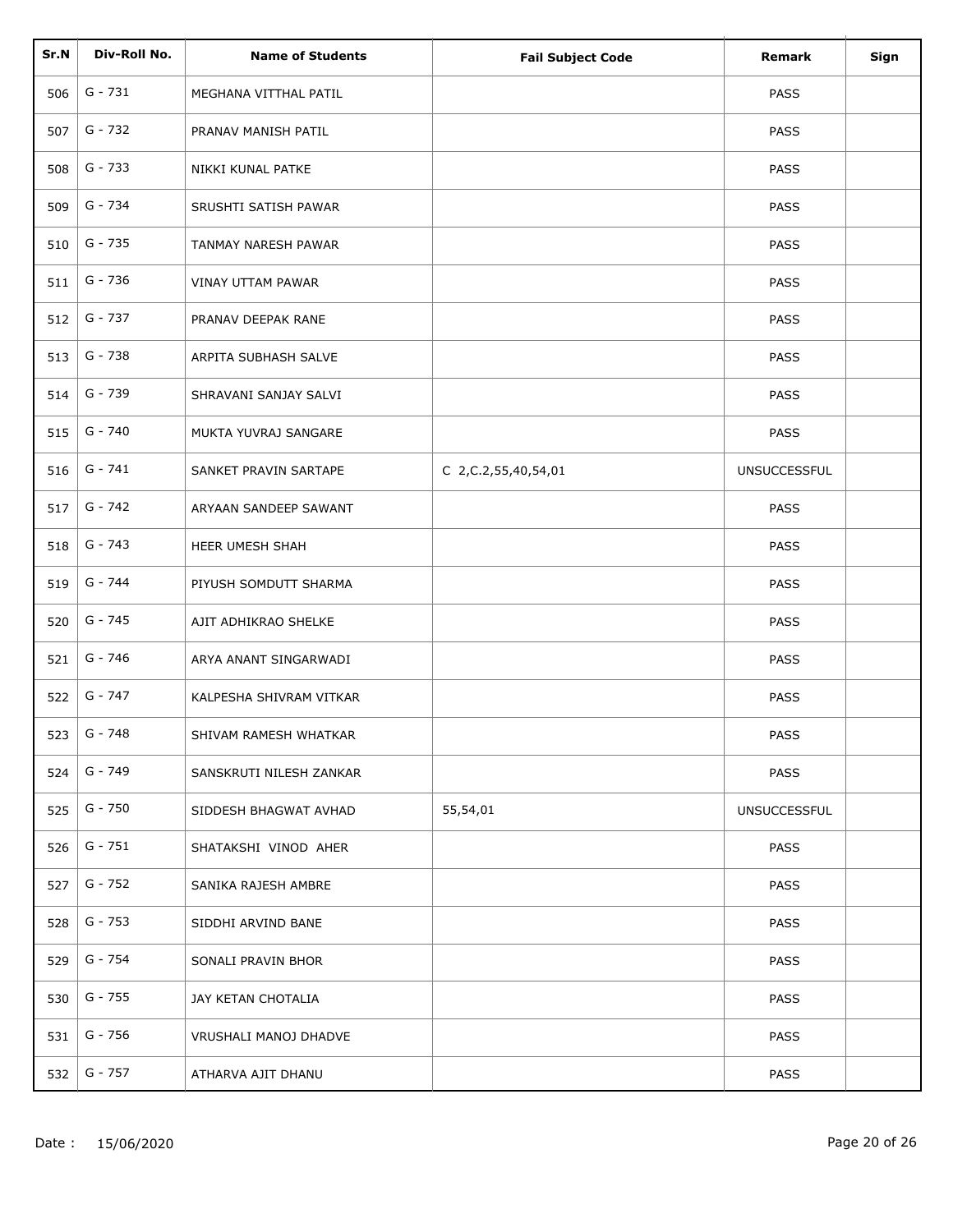| Sr.N | Div-Roll No. | <b>Name of Students</b>      | <b>Fail Subject Code</b> | <b>Remark</b> | Sign |
|------|--------------|------------------------------|--------------------------|---------------|------|
| 533  | $G - 758$    | SHUBHAM TULASHIRAM DIGE      |                          | <b>PASS</b>   |      |
| 534  | G - 759      | SWARAJ KISHOR GANDHI         |                          | <b>PASS</b>   |      |
| 535  | $G - 760$    | OJAS SANTOSH GANGAN          |                          | PASS          |      |
| 536  | $G - 761$    | GOPAL PREMANAND GAVAS        |                          | PASS          |      |
| 537  | $G - 762$    | SHAANTANU VAIBHAV GHAG       |                          | PASS          |      |
| 538  | $G - 763$    | SHASHANK ANIL GUPTA          |                          | <b>PASS</b>   |      |
| 539  | G - 764      | SHREYAS DILIP GURAV          |                          | PASS          |      |
| 540  | G - 765      | ISHITA ROHIT DHIRAJLAL HARIA |                          | PASS          |      |
| 541  | G - 766      | SAMARTH RAJENDRA HIRVE       |                          | PASS          |      |
| 542  | G - 767      | KHUSH NITESH JAIN            |                          | PASS          |      |
| 543  | G - 768      | AMAN ALOK JALAN              |                          | <b>PASS</b>   |      |
| 544  | G - 769      | KUNAAL RAVINDRA JOSHI        |                          | PASS          |      |
| 545  | G - 770      | PARTH PRAMOD KADAM           |                          | <b>PASS</b>   |      |
| 546  | $G - 771$    | SACHIN SANDESH KADAM         |                          | PASS          |      |
| 547  | G - 772      | AAYUSH GHANSHYAM KEDAR       |                          | PASS          |      |
| 548  | G - 773      | DONA VENNELA KUDUM           |                          | PASS          |      |
| 549  | $G - 774$    | ADVAIT NANDKISHOR LAD        |                          | PASS          |      |
| 550  | $G - 775$    | LISHA BHARAT MEHTA           |                          | PASS          |      |
| 551  | G - 776      | AMOL MOHAN NAIK              |                          | <b>PASS</b>   |      |
| 552  | G - 777      | PARTH VASANT NAKTI           |                          | <b>PASS</b>   |      |
| 553  | $G - 778$    | HERAMBA ASHISH NARVEKAR      |                          | <b>PASS</b>   |      |
| 554  | G - 779      | VEDANG RUPESH NIJAP          |                          | <b>PASS</b>   |      |
| 555  | G - 780      | ARYAN SANJAY NIKALE          |                          | PASS          |      |
| 556  | G - 781      | NIMISH SACHIN PADWAL         |                          | <b>PASS</b>   |      |
| 557  | G - 782      | SHWETA ANIL PANAD            |                          | <b>PASS</b>   |      |
| 558  | G - 783      | ANTARA SUNIL PATIL           |                          | <b>PASS</b>   |      |
| 559  | G - 784      | SACHIN NILESH PATIL          |                          | PASS          |      |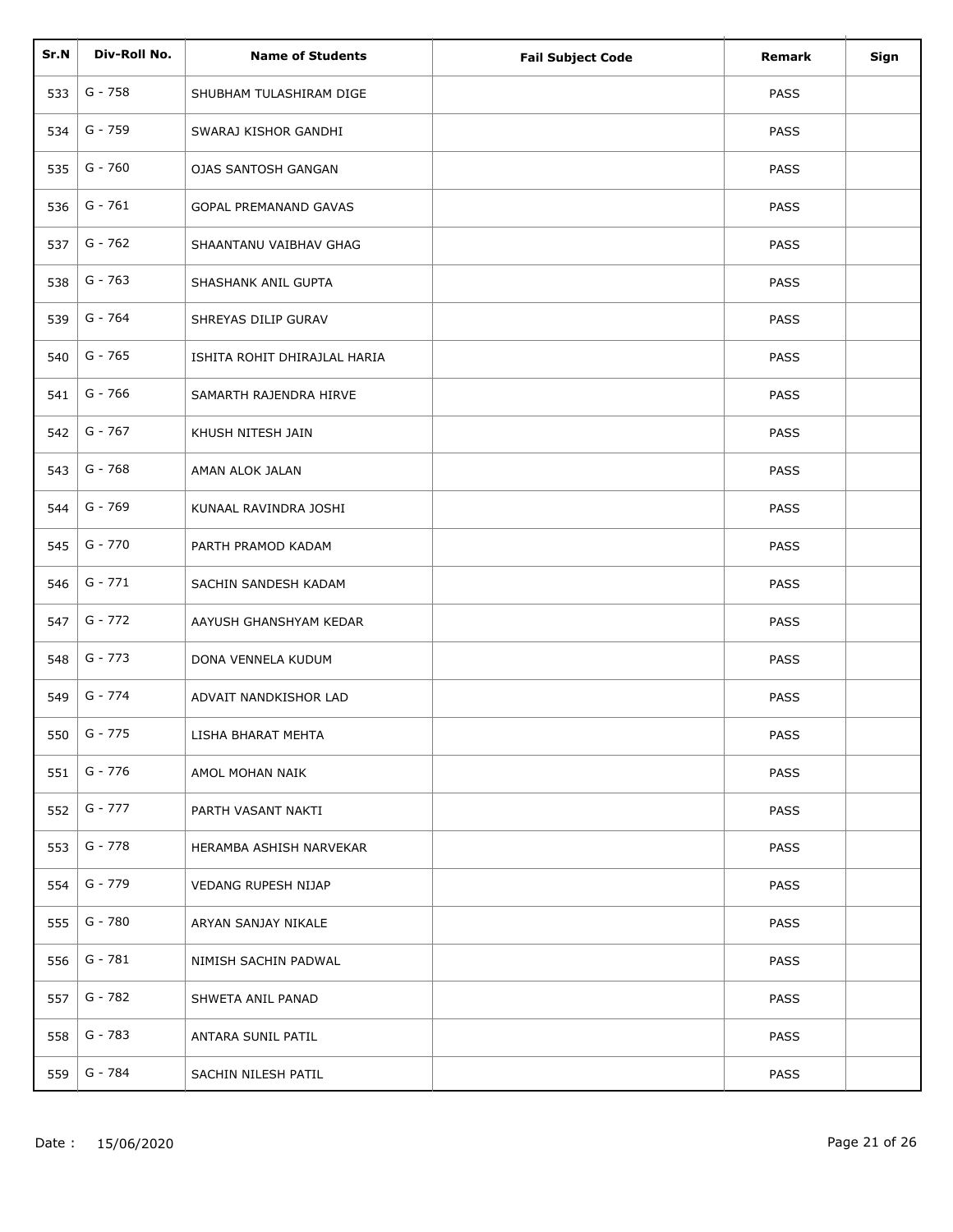| Sr.N | Div-Roll No. | <b>Name of Students</b>    | <b>Fail Subject Code</b> | <b>Remark</b>       | Sign |
|------|--------------|----------------------------|--------------------------|---------------------|------|
| 560  | G - 785      | TANISHQ MANDAR PHADKE      |                          | <b>PASS</b>         |      |
| 561  | G - 786      | MANAS KEDAR PHANSE         |                          | <b>PASS</b>         |      |
| 562  | G - 787      | MEGHNA ASHISH PONDA        |                          | <b>PASS</b>         |      |
| 563  | G - 788      | <b>GAURI SURENDRA RANE</b> |                          | <b>PASS</b>         |      |
| 564  | G - 789      | SHRAVANI ANAND RANE        |                          | <b>PASS</b>         |      |
| 565  | G - 790      | DHARMIK DINESH RATHOD      |                          | <b>PASS</b>         |      |
| 566  | $G - 791$    | ADITYA SANDIP SANAP        |                          | <b>PASS</b>         |      |
| 567  | G - 792      | SAIF HAIDER SHAIKH         |                          | PASS                |      |
| 568  | G - 793      | UZMA ALLAUDDIN SHAIKH      |                          | <b>PASS</b>         |      |
| 569  | G - 794      | TANAY RAHUL SHARMA         |                          | PASS                |      |
| 570  | G - 795      | ARYAN PRAKASH SOLANKI      |                          | <b>PASS</b>         |      |
| 571  | G - 796      | ADITYA DILIP SONAWANE      |                          | <b>PASS</b>         |      |
| 572  | G - 797      | POOJA DHIRAJ KATKADE       |                          | <b>PASS</b>         |      |
| 573  | G - 798      | SWARA SANDESH WAIRKAR      |                          | PASS                |      |
| 574  | G - 799      | PARTH MAHENDRA YADAV       |                          | PASS                |      |
| 575  | H - 801      | HARSHAL SWARUPSING AHIRE   |                          | PASS                |      |
| 576  | $H - 802$    | ANIRUDHA RAVINDRA AMRUTKAR |                          | PASS                |      |
| 577  | H - 803      | SAAHIL SANTOSH BARVE       |                          | PASS                |      |
| 578  | H - 804      | MITESH BHARAT BAVISKAR     |                          | <b>PASS</b>         |      |
| 579  | H - 805      | HEMA MOHANDAS BHARSAT      |                          | <b>PASS</b>         |      |
| 580  | H - 806      | VEDANT MADHUKAR BHASRE     |                          | <b>PASS</b>         |      |
| 581  | H - 807      | ADITYA HARSHAD BHILARE     |                          | <b>PASS</b>         |      |
| 582  | H - 808      | PREM MANOJ BOKADIA         |                          | <b>PASS</b>         |      |
| 583  | H - 809      | ADVAY HIMANSHU BURTE       |                          | <b>PASS</b>         |      |
| 584  | H - 810      | NUPUR MILIND CHAUDHARI     |                          | <b>PASS</b>         |      |
| 585  | $H - 811$    | ABHISHEK VISHNU CHAVAN     | D.9,D 9,55,40,54,01      | <b>UNSUCCESSFUL</b> |      |
| 586  | H - 812      | SAISH SUNIL DALVI          |                          | <b>PASS</b>         |      |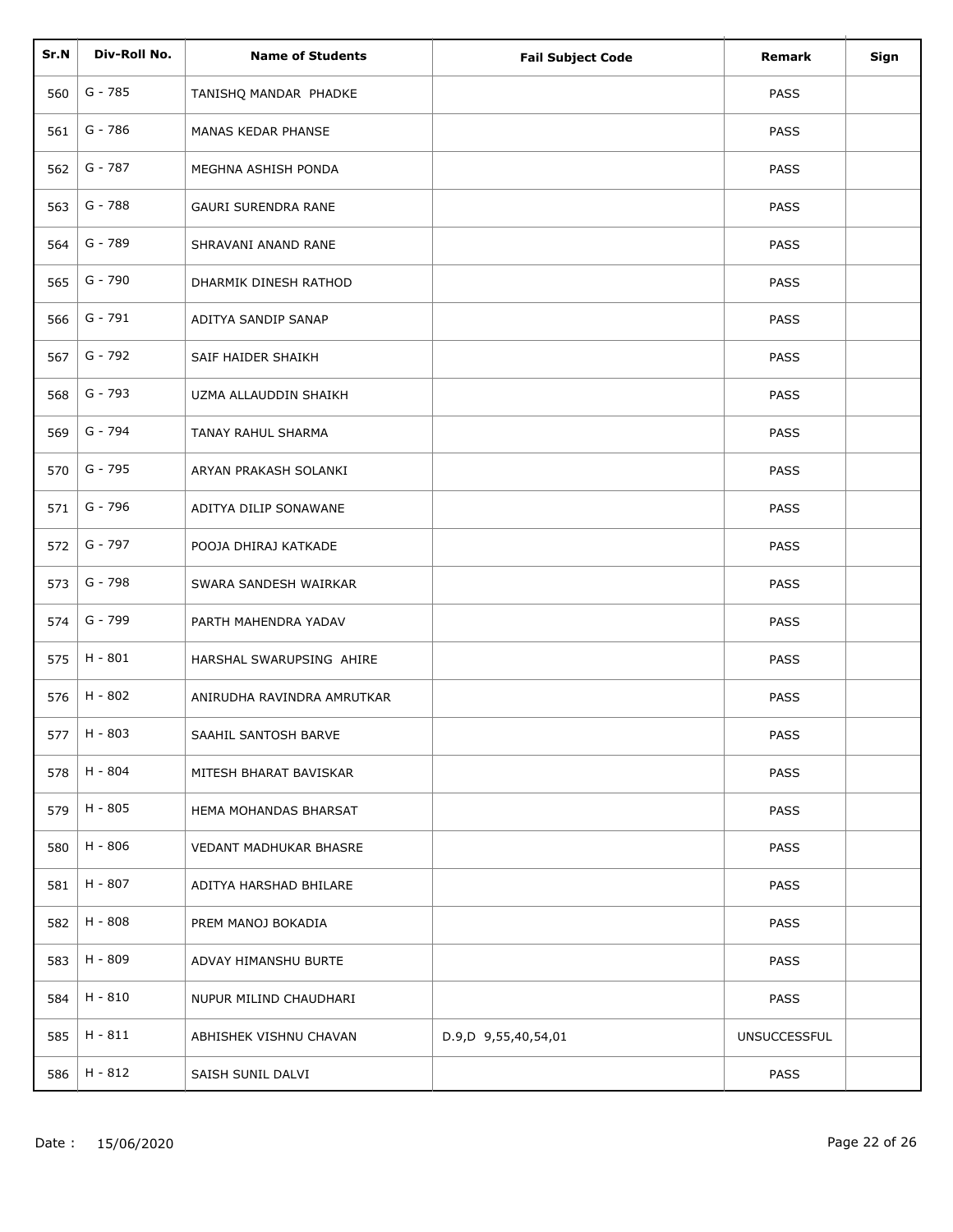| Sr.N | Div-Roll No. | <b>Name of Students</b>      | <b>Fail Subject Code</b> | Remark      | Sign |
|------|--------------|------------------------------|--------------------------|-------------|------|
| 587  | $H - 813$    | OM MANOJ DESAI               |                          | <b>PASS</b> |      |
| 588  | H - 814      | PRADNESH PRADEEP DEVLEKAR    |                          | <b>PASS</b> |      |
| 589  | H - 815      | SAHIL CHANDRAKANT DHAMANE    |                          | <b>PASS</b> |      |
| 590  | H - 816      | ARYA VIJAY DHAMAPURKAR       |                          | <b>PASS</b> |      |
| 591  | H - 817      | SHRAVANI DINESH DODE         |                          | <b>PASS</b> |      |
|      | $H - 818$    |                              |                          |             |      |
| 592  |              | SAHIL BALU DONGRE            |                          | <b>PASS</b> |      |
| 593  | H - 819      | ZIABANU FAZAL MEHMOOD DONGRI |                          | PASS        |      |
| 594  | H - 820      | ARYAN SHEKHAR GAIKWAD        |                          | PASS        |      |
| 595  | H - 821      | SHALMALI SUNIL GAIKWAD       |                          | PASS        |      |
| 596  | H - 822      | SHARVIL SURENDRA GANGAN      |                          | PASS        |      |
| 597  | H - 823      | ADITI SUDARSHAN GANJI        |                          | <b>PASS</b> |      |
| 598  | H - 824      | ADITYA RAJENDRA GHADGE       |                          | PASS        |      |
| 599  | H - 825      | SWAYAM MANOHAR GHATGE        |                          | <b>PASS</b> |      |
| 600  | H - 826      | ANIRUDDHA RAMCHANDRA GIRI    |                          | PASS        |      |
| 601  | H - 827      | ADVAIT JAYANT GOKHALE        |                          | PASS        |      |
| 602  | H - 828      | ABHISHEK SANAJY GOLE         |                          | PASS        |      |
| 603  | H - 829      | ARYAN MANOHAR INDULKAR       |                          | PASS        |      |
| 604  | H - 830      | HANESH RAMAN IYER            |                          | PASS        |      |
| 605  | H - 831      | TANISHA RAJENDRA JADHAV      |                          | <b>PASS</b> |      |
| 606  | H - 832      | VAIDEHI UMESH JADHAV         |                          | <b>PASS</b> |      |
| 607  | H - 833      | KARAN DILIP JAIN             |                          | <b>PASS</b> |      |
| 608  | H - 834      | MAHEK MUKESH JAIN            |                          | <b>PASS</b> |      |
| 609  | H - 835      | HARSH RAJESH JEJURKAR        |                          | <b>PASS</b> |      |
| 610  | H - 836      | PRIYANKA SUNIL KADAM         |                          | PASS        |      |
| 611  | H - 837      | CHAITANYA VILAS KAKAD        |                          | <b>PASS</b> |      |
| 612  | H - 838      | VIHAAN SHARAD KAKARLA        |                          | <b>PASS</b> |      |
| 613  | H - 839      | ATHARVA NITIN KAMBLE         |                          | PASS        |      |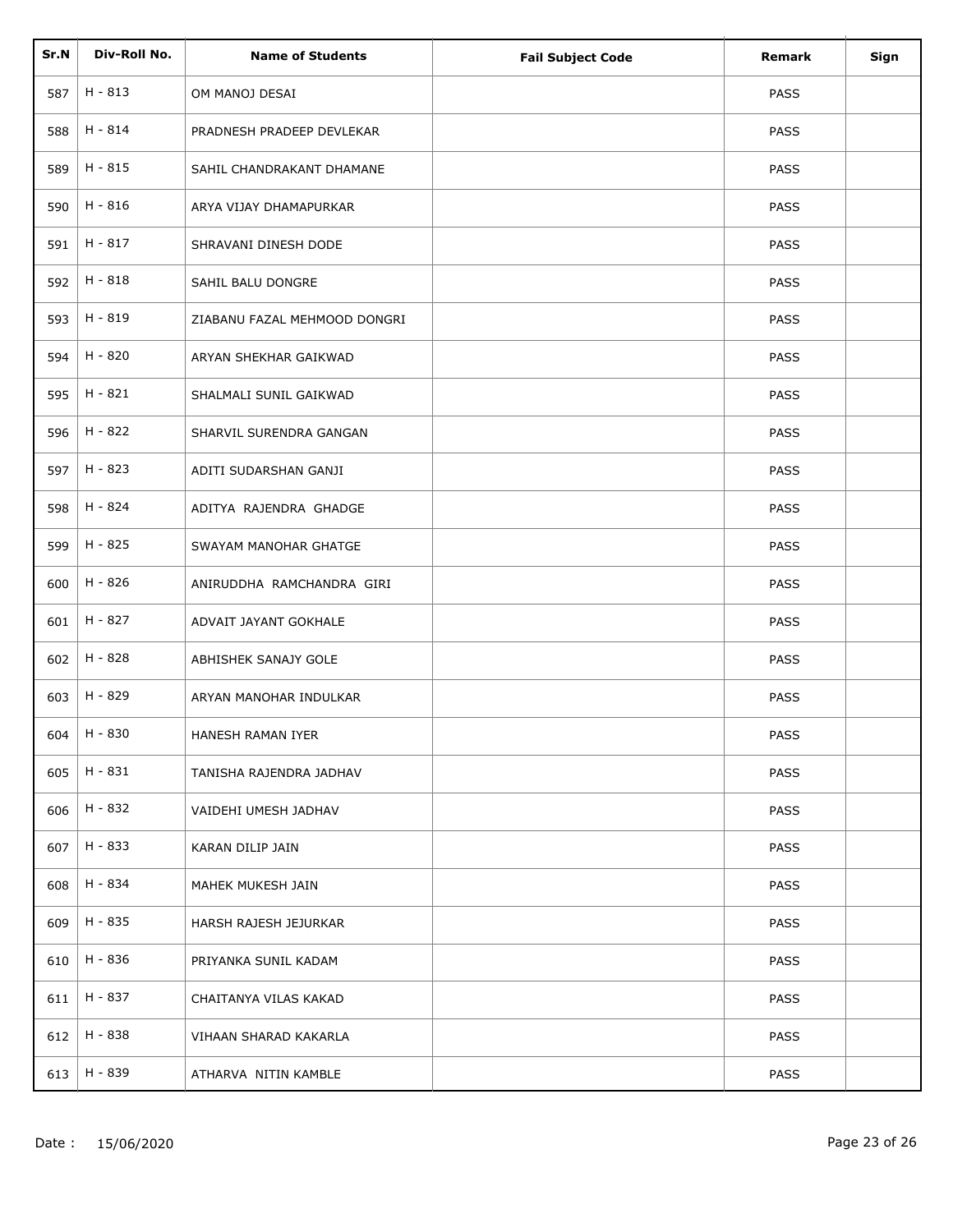| Sr.N | Div-Roll No. | <b>Name of Students</b>           | <b>Fail Subject Code</b> | Remark      | Sign |
|------|--------------|-----------------------------------|--------------------------|-------------|------|
| 614  | H - 840      | TANVIR SUNIL KAMBLE               |                          | PASS        |      |
| 615  | $H - 841$    | SIDDHANT NANASAHEB KATE           |                          | <b>PASS</b> |      |
| 616  | H - 842      | HETH SANJEEV KATELIA              |                          | <b>PASS</b> |      |
| 617  | H - 843      | NAMDEO ARUN KEDAR                 |                          | <b>PASS</b> |      |
| 618  | H - 844      | HARSH JANARDAN KONDEKAR           |                          | <b>PASS</b> |      |
| 619  | H - 845      | DARSHAN HARIBHAU LANGHI           |                          | <b>PASS</b> |      |
| 620  | H - 846      | SHREYAS DILIP LAWAND              |                          | PASS        |      |
| 621  | H - 847      | AISHWARYA PANDURANG<br>LOHAKARE   |                          | <b>PASS</b> |      |
| 622  | H - 848      | HIMANSHU NILESH LOHOTE            |                          | <b>PASS</b> |      |
| 623  | H - 849      | <b>GAYATRI BHAUSAHEB LOKHANDE</b> |                          | <b>PASS</b> |      |
| 624  | H - 850      | ANUSHREE AMOL MAHAJAN             |                          | <b>PASS</b> |      |
| 625  | H - 851      | MADHURA HEMANT MANJREKAR          |                          | <b>PASS</b> |      |
| 626  | H - 852      | AKSHARA ANUKOOL MATHURE           |                          | <b>PASS</b> |      |
| 627  | H - 853      | VIGHNESH ANIL MESTRY              |                          | <b>PASS</b> |      |
| 628  | H - 854      | JAY DEVIKA MISTRY                 |                          | <b>PASS</b> |      |
| 629  | H - 855      | AMEYA PRAKASH MODAK               |                          | PASS        |      |
| 630  | H - 856      | SANIKA SANJAY MORE                |                          | PASS        |      |
| 631  | H - 857      | SAIRAJ NAMDEV NANCHE              |                          | PASS        |      |
| 632  | H - 858      | ADVAIT SADANAND NARKAR            |                          | PASS        |      |
| 633  | H - 859      | ASHLESHA SURAJ PADVI              |                          | <b>PASS</b> |      |
| 634  | H - 860      | SMITA ANIL PANAD                  |                          | PASS        |      |
| 635  | H - 861      | HARSH SANDEEP PATIL               |                          | PASS        |      |
| 636  | H - 862      | HARSHITA SUKUMAR PATIL            |                          | PASS        |      |
| 637  | H - 863      | URJIT KAUSTUBH PATIL              |                          | PASS        |      |
| 638  | H - 864      | SAHIL RAJENDRA PAWAR              |                          | <b>PASS</b> |      |
| 639  | H - 865      | YASH SHARAD PAWASKAR              |                          | <b>PASS</b> |      |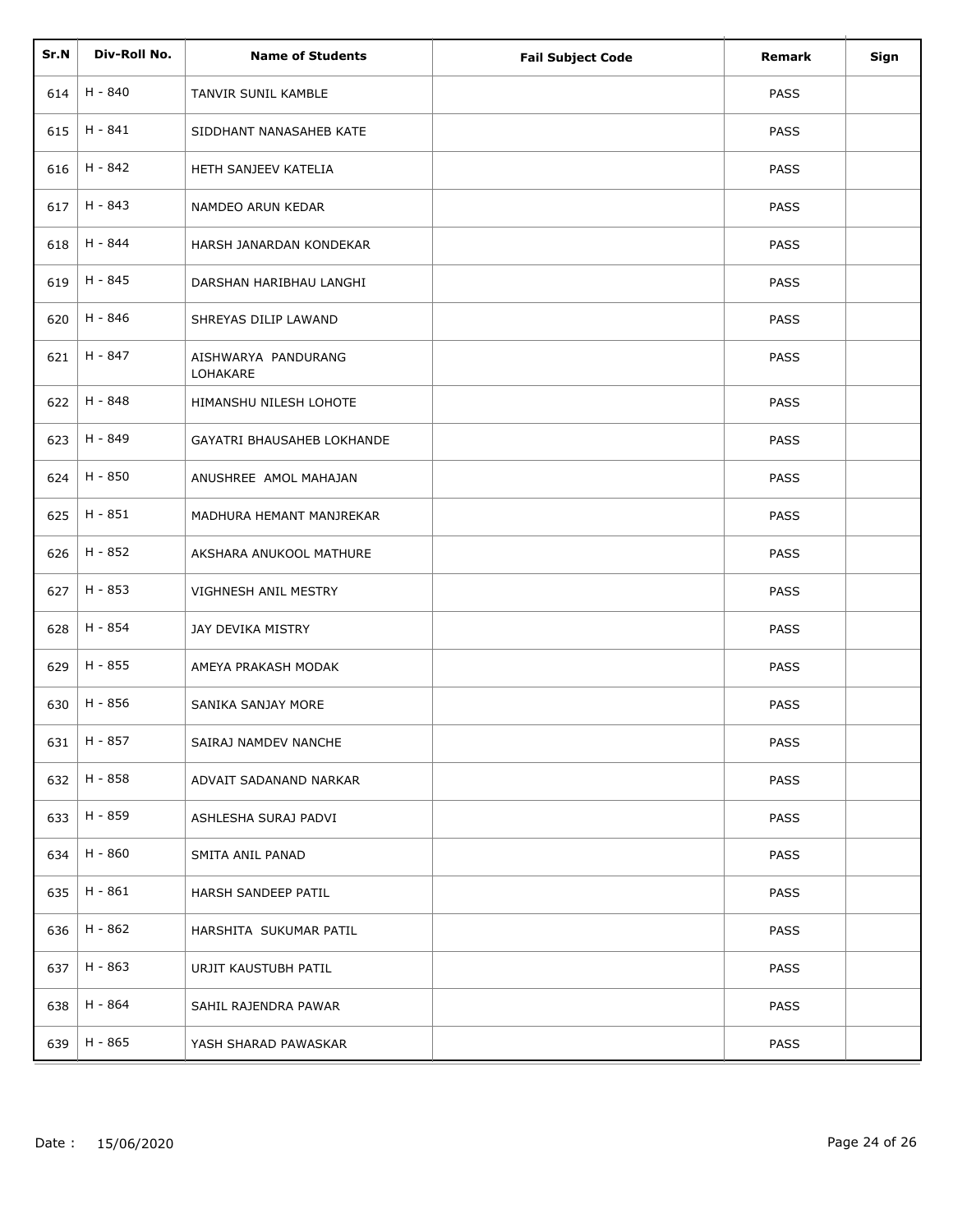| Sr.N | Div-Roll No. | <b>Name of Students</b>                     | <b>Fail Subject Code</b> | <b>Remark</b>       | Sign |
|------|--------------|---------------------------------------------|--------------------------|---------------------|------|
| 640  | H - 866      | BHARGAVKUMAR MAHENDRASINGH<br><b>RAJPUT</b> | D.9,55,40,54             | <b>UNSUCCESSFUL</b> |      |
| 641  | H - 867      | MUKUL SURENDRA RANE                         |                          | <b>PASS</b>         |      |
| 642  | H - 868      | DIYA RANMALE RANMALE                        |                          | <b>PASS</b>         |      |
| 643  | H - 869      | ANUSHKA ASHWIN RASAM                        |                          | <b>PASS</b>         |      |
| 644  | H - 870      | KARAN RAJENDRA RAUL                         |                          | <b>PASS</b>         |      |
| 645  | H - 871      | KRISH SANTOSH HADKAR                        |                          | <b>PASS</b>         |      |
| 646  | H - 872      | VEDANT NITIN SANE                           | 55,40,54                 | <b>UNSUCCESSFUL</b> |      |
| 647  | H - 873      | TANVI KAILASH SANGALE                       |                          | <b>PASS</b>         |      |
| 648  | H - 874      | HISHITA HIMMATMAL SANGHAVI                  |                          | <b>PASS</b>         |      |
| 649  | H - 875      | AAHAN SHARMAN SHAH                          |                          | PASS                |      |
| 650  | H - 876      | HETANSH KETAN SHAH                          |                          | <b>PASS</b>         |      |
| 651  | H - 877      | ADITYA SUDHAKAR SHINDE                      |                          | <b>PASS</b>         |      |
| 652  | H - 878      | SHRAVANI RAMESH SHINDE                      |                          | <b>PASS</b>         |      |
| 653  | H - 879      | VAISHNAVI SHANTANU SHINDE                   |                          | <b>PASS</b>         |      |
| 654  | H - 880      | VEDANT SACHIN SHIRKE                        |                          | <b>PASS</b>         |      |
| 655  | H - 881      | KHUSHI DARSHAK SIDDHA                       |                          | <b>PASS</b>         |      |
| 656  | H - 882      | <b>VINAYAK SUKHADEV SONNUR</b>              |                          | PASS                |      |
| 657  | H - 883      | BHAVIKA RAJENDRA SUPE                       |                          | PASS                |      |
| 658  | H - 884      | HRISHITA MAHESH SURVE                       |                          | <b>PASS</b>         |      |
| 659  | H - 885      | SRUSHTI SANDEEP SURVE                       |                          | <b>PASS</b>         |      |
| 660  | H - 886      | ANUSHREE RAJESH TALEKAR                     |                          | <b>PASS</b>         |      |
| 661  | H - 887      | ARNAV DILIP TALEKAR                         |                          | <b>PASS</b>         |      |
| 662  | H - 888      | SUMIT SURESH TARADE                         |                          | <b>PASS</b>         |      |
| 663  | H - 889      | DIKSHA GANESH VODNALA                       |                          | PASS                |      |
| 664  | H - 890      | ATHARVA SANTOSH WADEKAR                     |                          | <b>PASS</b>         |      |
| 665  | H - 891      | RITVIK ANIL WAGHMARE                        |                          | <b>PASS</b>         |      |
| 666  | H - 892      | ROHAN ASHISH WARANG                         |                          | <b>PASS</b>         |      |